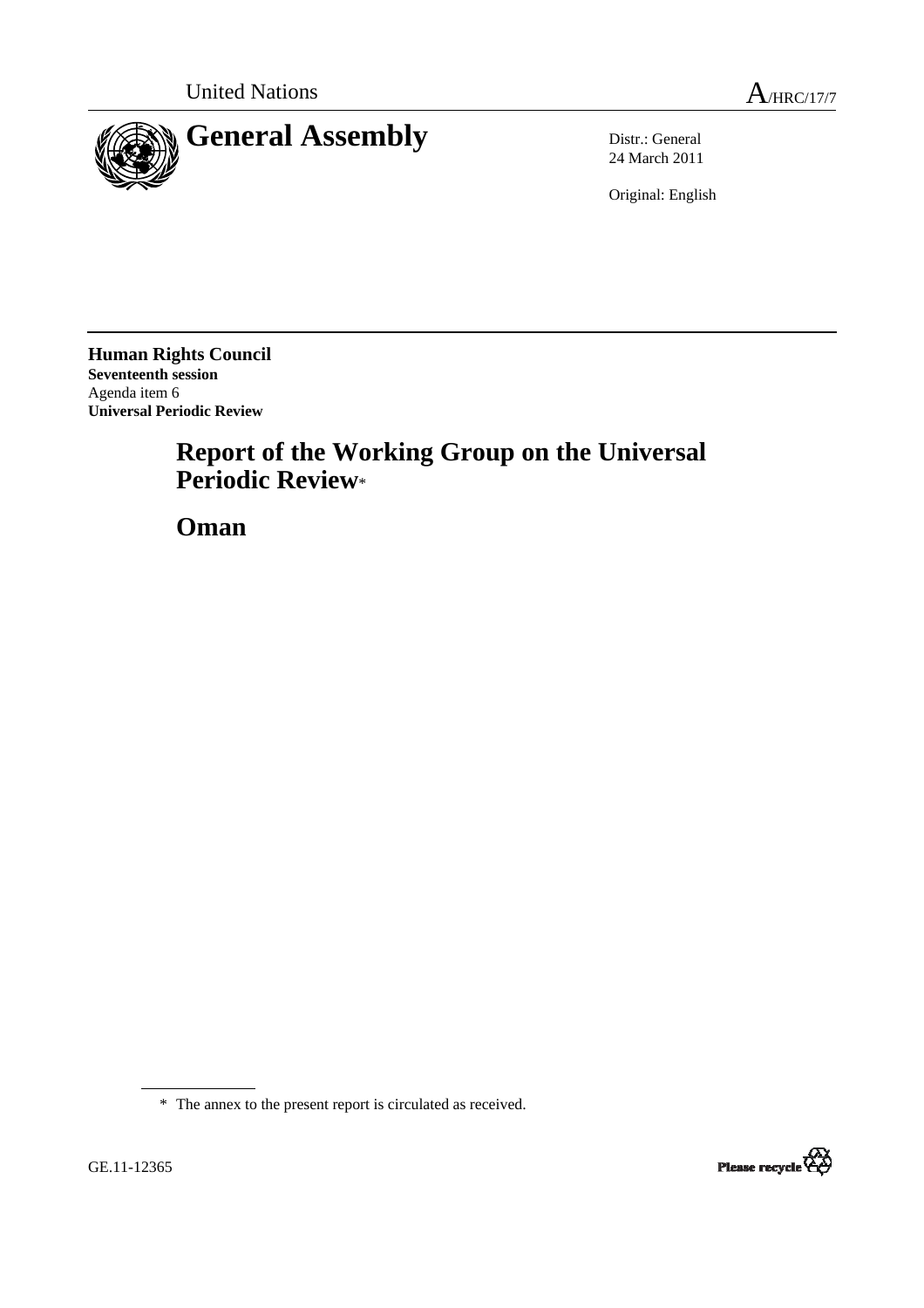# Contents

|       |    | Paragraphs | Page |
|-------|----|------------|------|
|       |    | $1 - 4$    | 3    |
| T.    |    | $5 - 88$   | 3    |
|       | A. | $5 - 20$   | 3    |
|       | В. | $21 - 88$  | 5    |
| П.    |    | $89 - 92$  | 13   |
| Annex |    |            |      |
|       |    |            | 24   |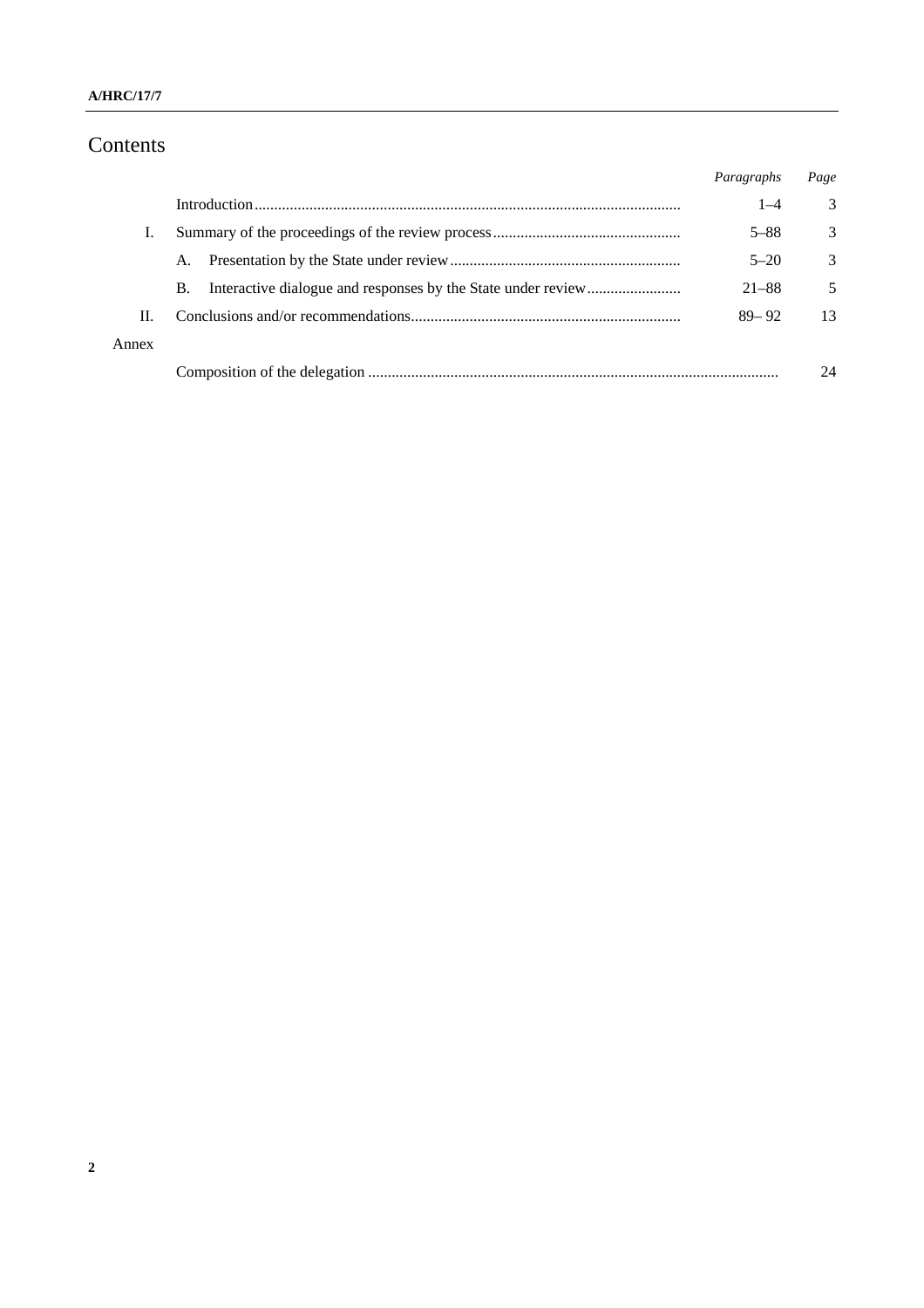# **Introduction**

1. The Working Group on the Universal Periodic Review, established in accordance with Human Rights Council resolution 5/1 of 18 June 2007, held its tenth session from 24 January to 4 February 2011. The review of Oman was held at the fifth meeting on 26 January 2011. The delegation of Oman was headed by the Minister Responsible for Foreign Affairs, Yusef bin Alawi bin Abdulla. At its ninth meeting held on 28 January 2011, the Working Group adopted the report on Oman.

2. On 21 June 2010, the Human Rights Council selected the following group of rapporteurs (troika) to facilitate the review of Oman: Burkina Faso, Jordan and Spain.

3. In accordance with paragraph 15 of the annex to resolution 5/1, the following documents were issued for the review of Oman:

 (a) A national report submitted and a written presentation made in accordance with paragraph 15 (a) (A/HRC/WG.6/10/OMN/1);

 (b) A compilation prepared by the Office of the United Nations High Commissioner for Human Rights (OHCHR) in accordance with paragraph 15 (b) (A/HRC/WG.6/10/OMN/2);

 (c) A summary prepared by OHCHR in accordance with paragraph 15 (c) (A/HRC/WG.6/10/OMN/3).

4. A list of questions prepared in advance by Canada, Denmark, France, Germany, Latvia, Netherlands, Norway, Slovenia, Sweden and the United Kingdom was transmitted to Oman through the troika. These questions are available on the UPR extranet.

# **I. Summary of the proceedings of the review process**

#### **A. Presentation by the State under review**

5. Oman expressed its gratitude and appreciation to OHCHR, the members of the Working Group and the troika for the efficient work they had undertaken in preparing the review session.

6. Oman noted that it had accorded priority to human welfare ever since the country's great renaissance in 1970 under the enlightened leadership of His Majesty Sultan Qaboos bin Said.

7. The Council of Ministers of Oman had set up a ministerial committee to oversee the drafting of the national report. The committee was expected to continue its work in the future, monitoring the outcome of the review and following up on it within the Sultanate's human rights system. Oman reaffirmed at workshops held with civil society the importance of their involvement in the review process by submitting direct reports to OHCHR, providing input for the national report and, in the longer term, playing a role in monitoring the review's recommendations at the national level.

8. The Oman Basic Law promulgated in 1996 laid down the basic principles and criteria of human dignity and freedom, equal rights and equality of opportunity for all without discrimination.

9. The preparation of the report for the review coincided with the celebrations for the fortieth anniversary of modern Oman. This occasion was a motivating factor to work hard to produce an objective account of achievements in terms of legislation, institutions and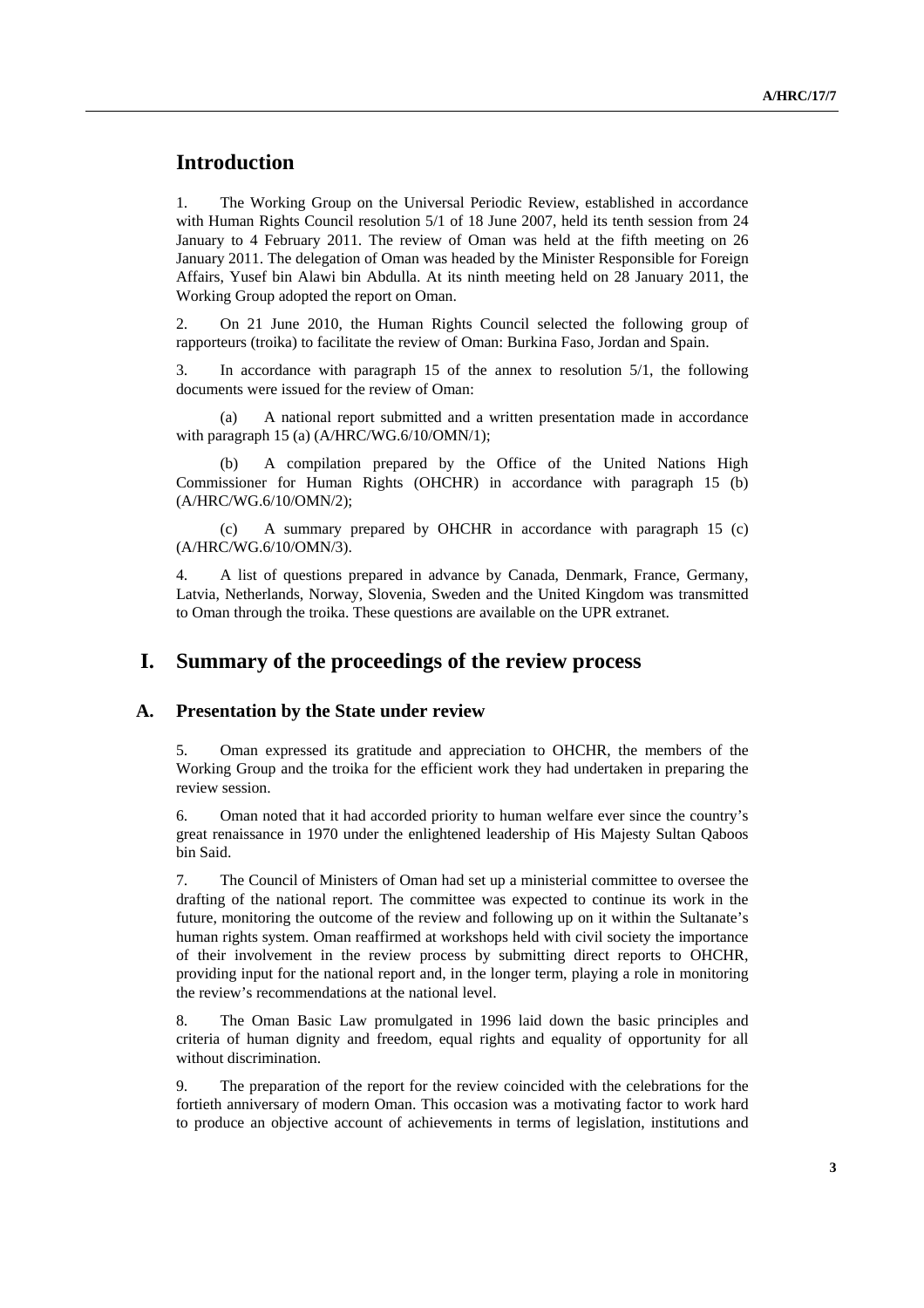policies aimed at guaranteeing a high living standard, human dignity and freedom. It had also motivated the Sultanate to identify areas in which a greater effort was required to fully achieve its aspirations and ambitions.

10. In the past four decades, Oman had been laying solid foundations for a modern State based on citizenship, institution-building, the rule of law, justice and equality, as well as the cultural and civilizational values of Omani society.

11. Oman had ratified the Convention on the Rights of the Child (CRC) and its two Optional Protocols; the International Convention on the Elimination of All Forms of Racial Discrimination; the Convention on the Elimination of All Forms of Discrimination against Women (CEDAW); and the Convention on the Rights of Persons with Disabilities (CRPD). Oman was working to prepare its reports to the relevant treaty bodies.

12. Oman intended to consider signing additional treaties and review some of its reservations to articles of the treaties it has ratified. Oman announced that it had decided to withdraw four of its reservations to CRC and to limit the scope of its fifth and final reservation. Oman expressed its appreciation to the expertise of the different United Nations treaty bodies for their recommendations and the Special Rapporteur on the human rights aspects of the victims of trafficking in persons, especially women and children.

13. The legislative and institutional developments provided evidence of the fact that Oman had succeeded, in a relatively brief period of time, in establishing the requisite legal structure at the national level to embed human rights principles in its national legislation and its institutions.

14. Oman provided quantitative indicators of the advances made in the last four decades in the areas of education, health services, average life expectancy and average infant mortality. These achievements had resulted in being ranked as the first country in the world in terms of the pace of progress achieved in the areas of health and education, according to the United Nations Development Programme (UNDP) *2010 Human Development Report*.

15. The Omani Government had taken major steps, at the very highest level, to encourage women to pursue educational opportunities, join both public and private sector employment and become involved in all social and economic fields. Omani women occupied ministerial positions in the Government and senior management posts in business firms, serving in some cases as chief executive officer. With a view to supporting and consolidating these advances, 17 October of each year had been declared Omani Women's Day.

16. His Majesty the Sultan, in his address on the occasion of the opening of the second session of the Consultative Council (Majlis el-Shura) in 1994, had called on "Omani women everywhere, in villages and towns, in urban areas and in the countryside, on the plains and in the mountains, to rally their forces and contribute to economic and social development, each according to her individual abilities, potential, expertise, skills and position in society", adding that "the homeland needed all citizens to join forces in the onward march towards progress, growth, stability and prosperity", and that women played a vital role in society.

17. Oman had updated its legislation and adopted numerous measures aimed at protecting the rights of the various components of the labour force. The Ministry of Labour, in coordination with representatives of the private sector and the trade unions, was keen to take advantage, on an ongoing basis, of the expertise of the International Labour Organization (ILO) so that it could take additional steps to update legal provisions and to implement best practices in order to safeguard the rights of employers and employees.

18. Oman had enacted the Law on Combating Human Trafficking and set up a national committee to prepare reports, draw up national plans, make recommendations and take the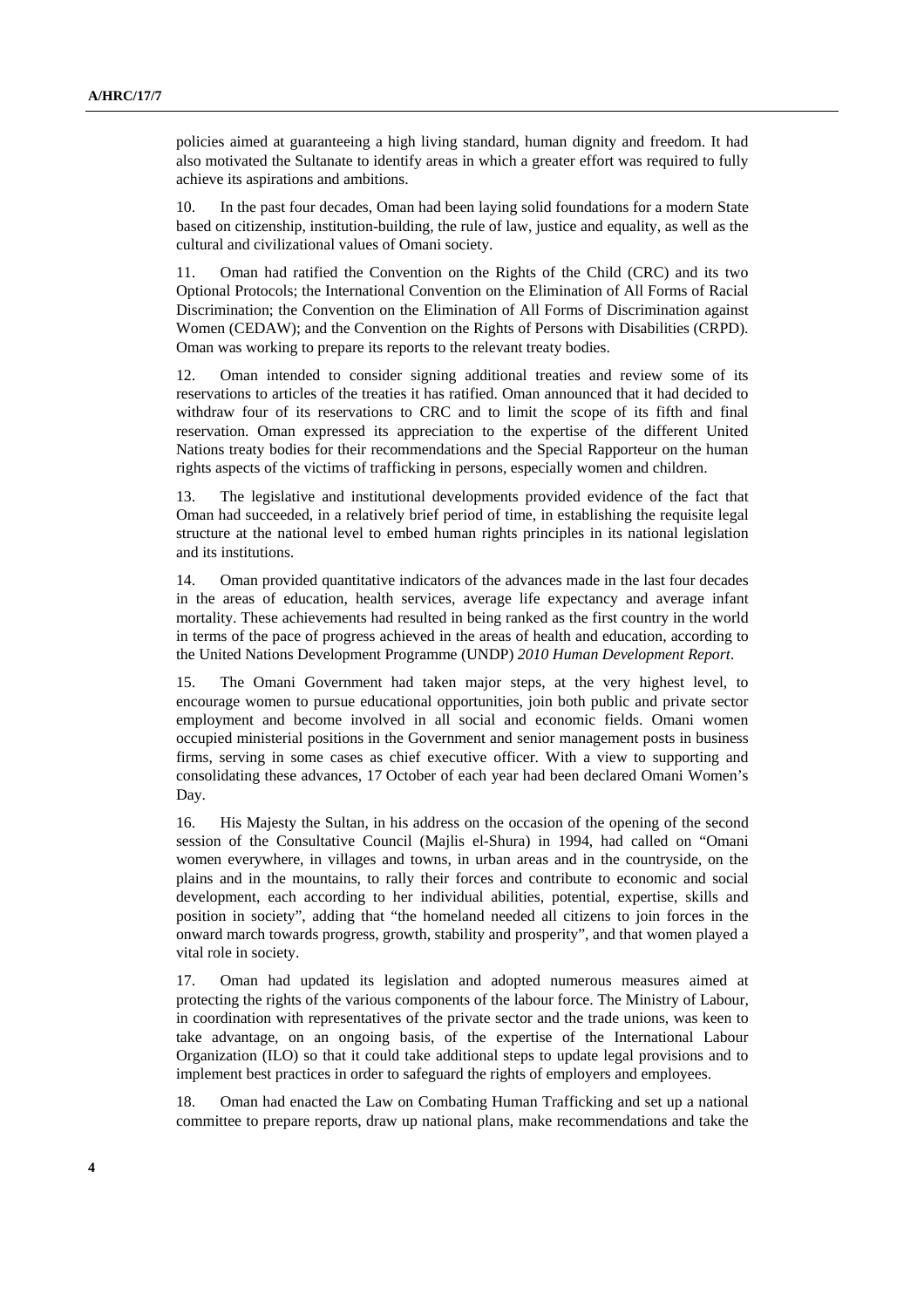necessary steps to counteract the growing global phenomenon of human trafficking and address certain undesirable practices in both sending and receiving countries concerning the exploitation of workers for the purposes of human trafficking.

19. Oman had established the National Human Rights Commission to perform oversight and assessment tasks and monitor the human rights situation on the ground. Oman had already made a commitment to ensure that it was functioning is in accordance with the principles relating to the status of national institutions for the promotion and protection of human rights (Paris Principles).

20. Oman had taken major steps forward and made extraordinary progress over the past 40 years by promoting awareness, enacting laws and building institutions aimed at achieving the best possible outcome. The goal of consolidating the national human rights system constituted an ongoing task for Oman.

#### **B. Interactive dialogue and responses by the State under review**

21. During the interactive dialogue, 51 delegations made statements. A number of delegations thanked Oman for its constructive participation, openness and willingness to cooperate in the universal periodic review process and acknowledged Omani efforts in the promotion and protection of human rights. Active dialogue with civil society during the preparation of the national report was positively noted. Additional statements which could not be delivered during the interactive dialogue owing to time constraints have been posted on the Extranet of the universal periodic review where available.<sup>1</sup> Recommendations made during the dialogue can be found in chapter II of the present report.

22. Qatar noted that over the past few decades Oman had succeeded in establishing a well-developed legal system for the protection of human rights, and that the main provisions in this regard were contained in the Basic Law. Oman had also created an institutional framework, including the National Human Rights Commission. The right to development, and particularly human development, were at the centre of national policies. This had enabled Oman to realize social and economic rights, in particular for women and children, and in the areas of health and education.

23. Saudi Arabia highlighted major developments which had taken place in Oman over the past few decades and had led to a better protection and promotion of human rights, both at the legal and the institutional level. Saudi Arabia particularly commended achievements in the area of education and in spreading a human rights culture in the different segments of Omani society.

24. The United Arab Emirates commended the integration of fundamental human rights principles in the Omani Constitution and legislation, in line with international instruments. It also appreciated the achievements in the economic, social and cultural fields, noting that, according to UNDP, Oman ranked among the top ten countries internationally with regard to the pace of progress in education and health in the past few decades. The United Arab Emirates also commented on the importance placed by Oman on combating human trafficking.

25. Bahrain noted that Oman had adopted a number of policies to promote human rights, in particular the right to education and women's rights, and commended that education was provided free of charge for all citizens. Awareness-raising on human rights was part of the general education and the work of the media. Bahrain also highlighted the importance given

<sup>&</sup>lt;sup>1</sup> Afghanistan, Djibouti, Republic of Korea, Latvia, Nicaragua, Palestine, Somalia.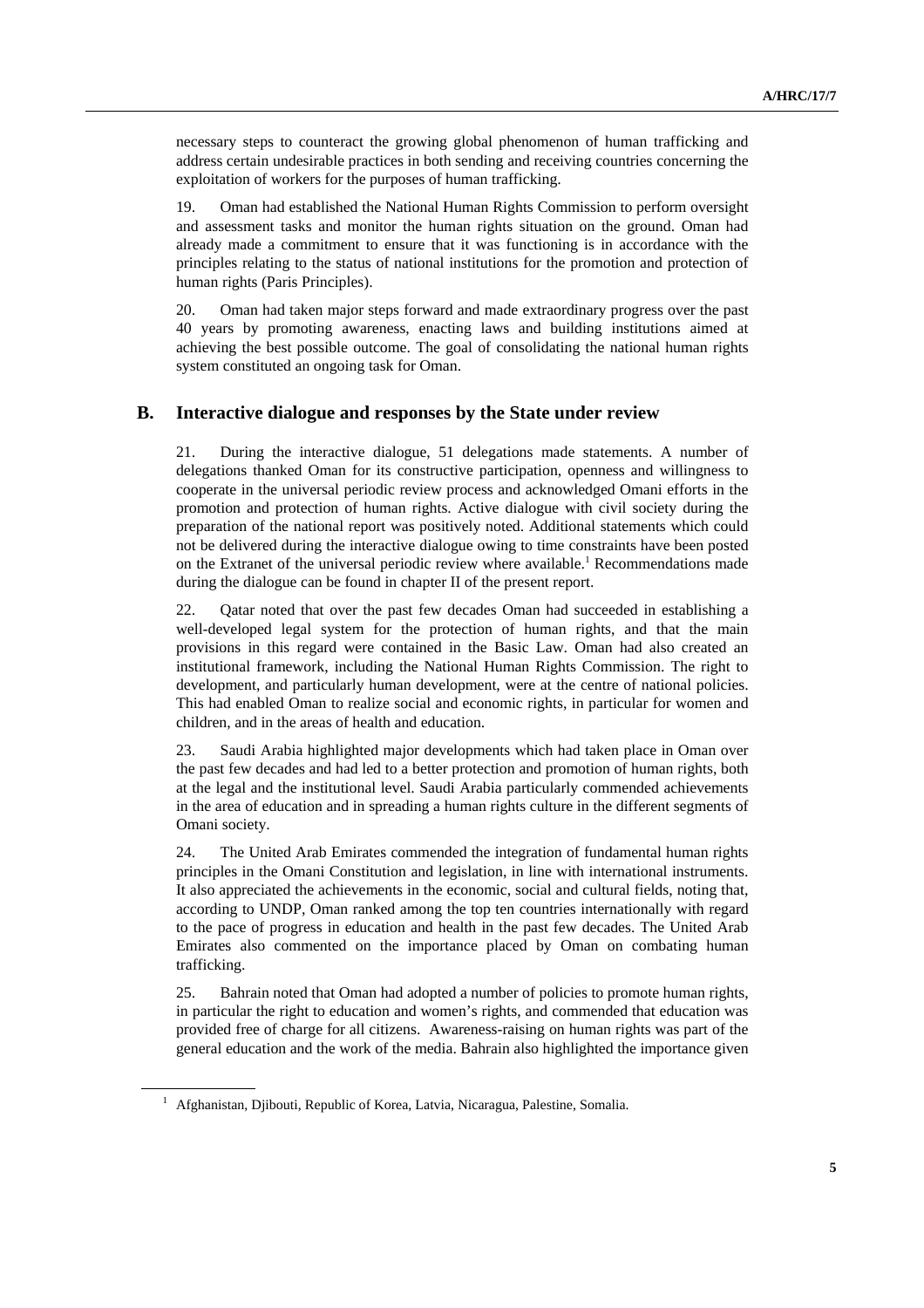to the advancement of women, citing examples of high-level posts occupied by women in Government and legislative bodies.

26. Algeria commended the attention devoted by Oman to the problem of human trafficking and the right to development. It also highlighted achievements in the areas of health and education and with regard to the rights of women, children and migrant workers. Algeria also noted the role of Oman at the international level in taking initiatives related to road safety and the fighting of disease. Algeria further drew attention to the voluntary pledges into which Oman had entered in its report.

27. Kuwait highlighted achievements in the promotion and protection of human rights over the past 40 years, in particular the right to development, including human development. During that period, schools had been built throughout the country, literacy programmes had been implemented and Oman University had been established. Kuwait further drew attention to the establishment of the National Human Rights Commission, which worked to promote and protect human rights.

28. Turkey welcomed the promulgation of the Basic Law and the establishment of the National Human Rights Commission. It appreciated efforts to prevent misconduct against expatriate workers and protect their rights. It noted efforts to provide equal opportunities and develop an open society, and the launching of an electronic voting system facilitating universal suffrage for the Consultative (Majlis el-Shura) elections next October.

29. Morocco noted that Oman had a comprehensive legal framework strengthened by accession to the major international human rights instruments and that it had made strong efforts in consolidating cooperation with the international institutions. It also highlighted the role of civil society in the development process, and the attention paid to the rights of women and their participation in public life, as well as the tolerant approach in interacting with a large number of migrant workers from different countries and cultures.

30. Egypt highlighted the priority given by Oman to building an effective institutional framework comprising the National Human Rights Commission and the National Committee for Combating Human Trafficking. Egypt commended Omani efforts in fighting human trafficking and assisting victims. It appreciated efforts undertaken to protect the rights of women and children as well as persons with disabilities. It welcomed the accession by Oman to a number of human rights instruments, such as CRC and its optional protocols, and the fact that Oman was studying the possibility of acceding to the International Covenant on Civil and Political Rights (ICCPR).

31. Iraq noted that Oman had acceded to a number of international human rights instruments, and that their principles and provisions were reflected in Omani legislation, including with regard to the separation of powers, the rule of law, the independence of the judiciary, and respect for fundamental rights and freedoms. Iraq also highlighted efforts to fight human trafficking as well as the fact that Oman had acceded to the Arab Charter on Human Rights. Iraq appreciated Omani achievements in the health sector and in the area of child rights, and its ratification of CRPD.

32. Azerbaijan welcomed measures taken to prevent human trafficking and assist victims. It noted that the recent *Human Development Report* had placed Oman among the world's 10 leading countries regarding progress made over the past decades in education, health and other public sectors. It commended steps encouraging women to participate fully and equally in all spheres of life, amendments to the Law on Passports, the protection of women in labour relations and the establishment of consultative centres for women. It welcomed the establishment of the National Committee concerned with follow-up and implementation of CRC.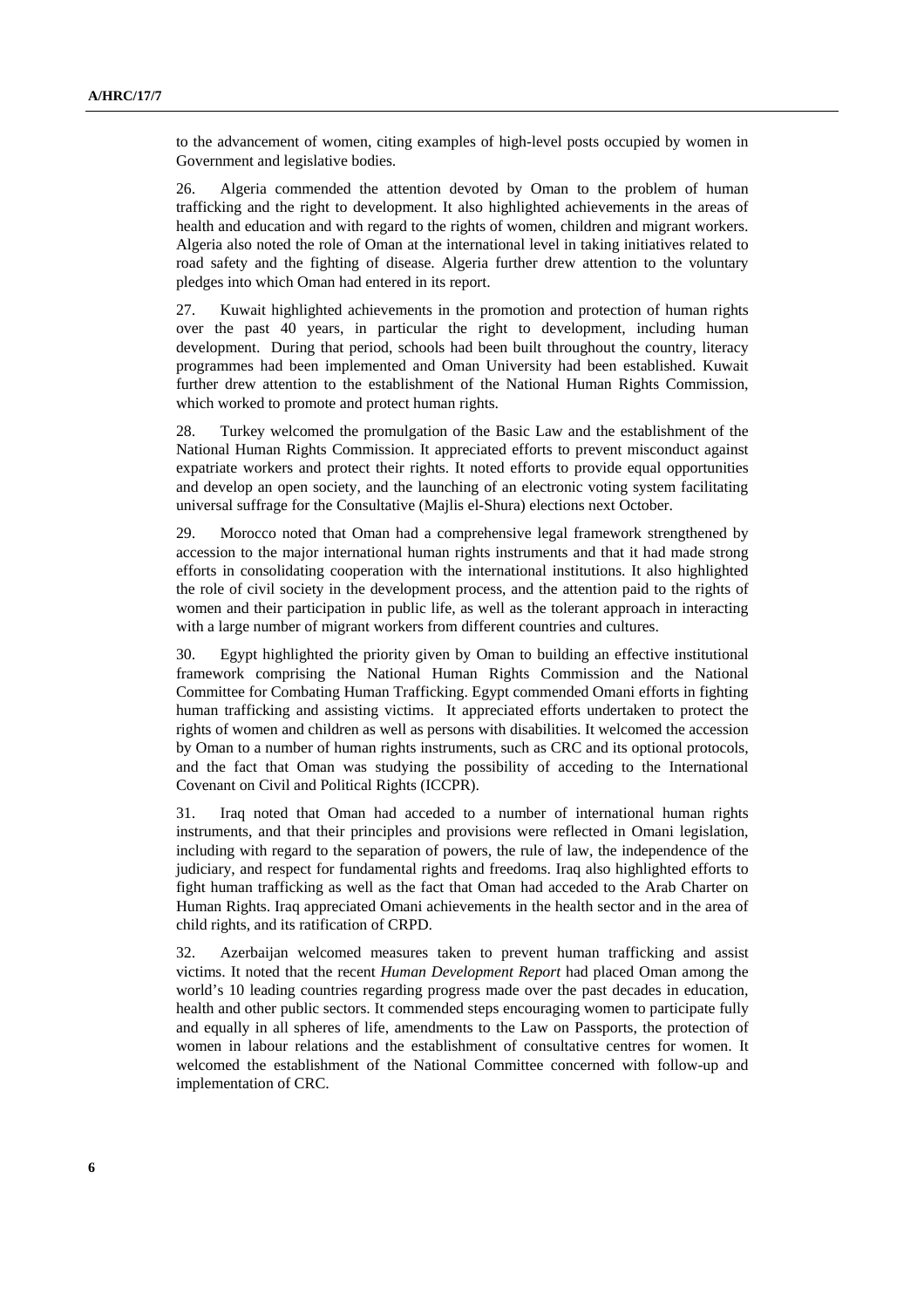33. Mauritania noted that Oman had taken major steps with regard to the promotion and protection of human rights and expressed its appreciation for Omani achievements and its continuing efforts in that regard. Mauritania was confident that Oman would continue on that path, with due regard to the values and customs which suited Omani society.

34. India acknowledged progress regarding women and children, and in the areas of health and education. It noted the significant reduction of infant and under-5 mortality rates and the increase in elected representation in Government. Efforts made to establish a legal infrastructure included the National Human Rights Commission and the National Committee for Combating Human Trafficking. While noting measures in favour of domestic servants and temporary workers, India encouraged Oman to consider bringing them within the scope of the Labour Law, thereby ensuring their basic rights.

35. The Islamic Republic of Iran noted the establishment of the National Human Rights Commission, the National Committee for Combating Human Trafficking and the National Committee for following up the implementation of CRC. It noted the outstanding progress of Oman in health, employment, welfare and education sectors. The Islamic Republic of Iran further noted effective measures for the promotion and protection of the persons with disabilities including the consultative centres for women, families and marriage guidance.

36. Canada noted the establishment of the National Committee for Combating Human Trafficking and legislation regarding the rights of domestic migrant workers, and the care provided for persons with disabilities. It noted several challenges, including legislation limiting freedom of expression, particularly the Internet and the press, prevalence of discrimination and the lack of mechanisms of protection against domestic violence and forced marriage. The judiciary, though independent, remained subordinate to the executive and subject to its influence.

37. Sri Lanka highlighted progress in relation to women and children and in the fields of health and education. It noted that the Civil Service Law of 2004 guaranteed equal rights and duties for public sector employees without gender discrimination for both citizens and non-citizens. It welcomed the new Labour Law, which defined terms and conditions for expatriate workers in the private sector, and encouraged Oman to bring domestic workers under this law. It welcomed the signature by Oman of the memoranda of understanding with countries that supply labour and encouraged it to further strengthen implementation of this Ministerial Decision.

38. The Bolivarian Republic of Venezuela highlighted that the World Health Organization had listed Oman among the leading countries of the world in providing comprehensive primary health care and in terms of the effectiveness of the whole health system financed by the Government of up to 80 per cent. It also noted an increase in average life expectancy and a significant drop in the mortality rate. Concerning treatment of non-communicable diseases Oman guaranteed free health care from basic care through to tertiary health care, including rehabilitation and social inclusion.

39. Oman responded to questions and enquiries of Member States made during the interactive dialogue, noting that its legislation guaranteed the rights of all, in accordance with the Basic Law, and provided equality for all citizens before the law, while prohibiting discrimination between them. Omani legislation did not allow violence against women, guaranteed respect for women's dignity and forbade behaviour which was not acceptable in Omani society, noting that such acts of violence were punishable under the Criminal Code and that appropriate remedies existed in the courts. Sexual harassment was also punishable under the appropriate provisions of the Criminal Code.

40. It was also noted that there was no discrimination with regard to political participation of women, who had the right to nominate themselves to be elected to the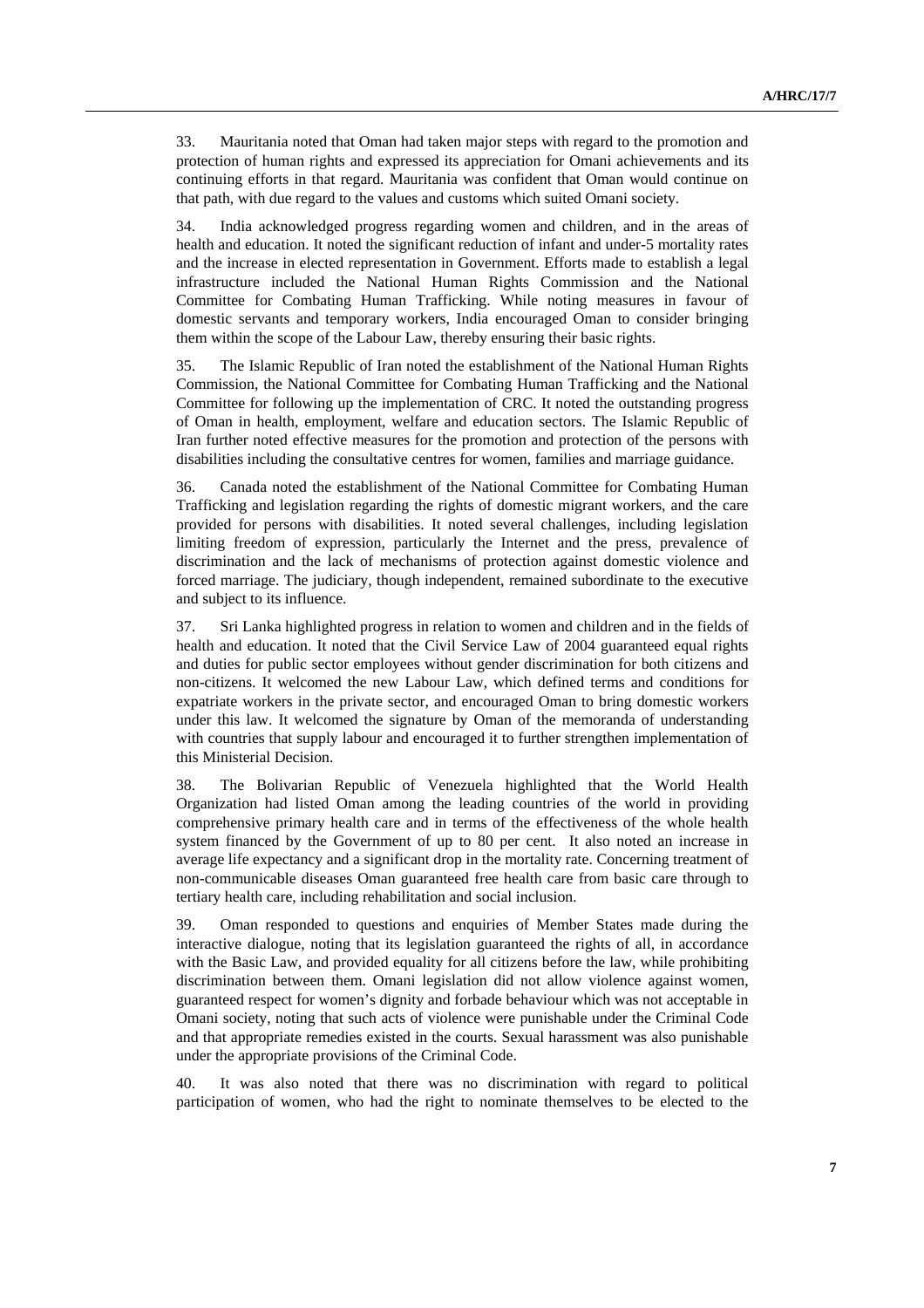Consultative Council (Majlis el-Shura). Women participated in political life as members of the Cabinet and the State Office.

41. Oman stressed that it had been a State party to CRC since 1996 and to the two optional protocols since 2004. Oman had established a committee to oversee the implementation of the Convention and its optional protocol, and was drafting a law on the rights of children that would guarantee the protection of all rights of children and the provision of services thereto, including children born out of wedlock.

42. Oman noted that it had collected data on cases of disabilities, through the population censuses of 2003 and 2010. The 2008 Law on the Rights of the Disabled provided many rights, including the right to employment at a minimum quota of 1 per cent in the government administrative sector and 2 per cent in the private sector in enterprises with a number of employees exceeding 50 persons. Oman had 33 non-governmental centres working on a voluntary base and supported by the Government in order to provide the daily services to those with disabilities. Oman hoped to establish more centres of that type.

43. Under the Basic Law, school education was free of charge for all children living in Oman. This had also contributed to enrolment rates of over 90 per cent in primary schools, over 80 per cent at the preparatory level and almost 80 per cent in secondary schools.

44. Oman noted that it paid special attention to the education of children with disabilities and that there were three specialized schools, for the visually impaired, the deaf and the mute. Specialized teachers helped these children to attain better integration in the community. A national plan for the integration of children with disabilities in the public schools had been adopted in early 2000.

45. The Democratic People's Republic of Korea underlined the achievements of Oman in areas such as education and health. As recognized by UNDP, Oman was one of the world's leading countries regarding progress made in education and health in recent decades. It noted that constant efforts were being made in the area of women's empowerment, as demonstrated by increased numbers of women in major public posts.

46. France noted with satisfaction measures taken to promote human rights, particularly the establishment of the National Human Rights Commission. Acknowledging significant efforts to improve women's status, France noted continued gender inequality regarding the ability to pass on citizenship, and the vulnerability of women and children to domestic violence. It also noted restrictions of the freedom of association and the freedom of expression, referring to censorship of newspapers and publications deemed politically or culturally offensive.

47. Spain acknowledged efforts made and urged Oman to continue consolidating the legal framework for the protection and promotion of human rights. It congratulated Oman on its determination to reach the second millennium development goal regarding the right to free education for all citizens and reduce the level of illiteracy in the country.

48. Jordan noted that Oman had made considerable progress in the area of economic, social and cultural rights for instance, in particular in the areas of health and education. Jordan also appreciated progress in the area of civil and political rights, including with regard to the freedom of expression and opinion and related developments in the legislative framework concerning the media.

49. Slovenia noted the progress of Oman in the areas of juvenile justice, forced labour, human rights education and human trafficking, and the fast decline in under-5 mortality. While commending the number of voluntary pledges, it noted a number of challenges in the area of civil and political rights, including discrimination and violence against women, and regarding the rights of children and migrant workers.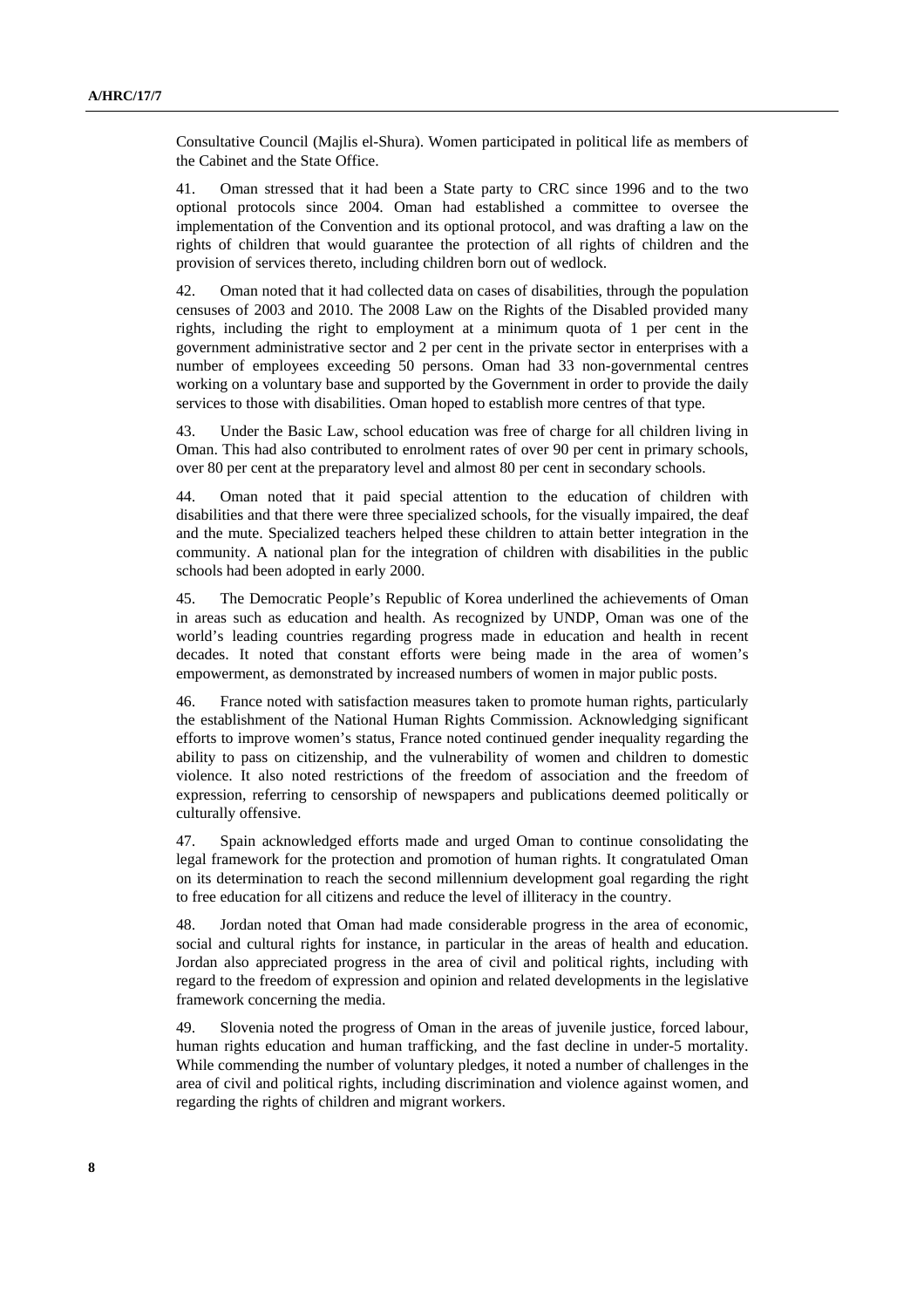50. Yemen expressed it's appreciation for the progress made by Oman in a relatively short period in the human rights area. It noted that Oman had built the necessary legal framework to implement human rights principles at the national level, especially with regard to the rights of women and children. Yemen welcomed that Oman had made such progress based on the preservation of the specificities and social values of Oman, while benefiting from the experience and best practices of others.

51. Indonesia noted increased efforts to make human rights awareness a core part of the national education system. It noted that human trafficking was becoming a significant challenge for the Sultanate and commended Omani efforts to tackle this issue with the seriousness it deserved. Indonesia shared concerns voiced by various stakeholders that the National Human Rights Commission was not yet accredited by the International Coordinating Committee (ICC).

52. Lebanon noted that Oman had taken major steps towards the promotion of human rights with the creation of the National Human Rights Commission and the committee to combat human trafficking. In recent years, Oman had made concrete achievements in different areas related to economic, social and cultural rights. Lebanon particularly commended initiatives for the empowerment of Omani women and the promotion of their participation in the Consultative Council (Majlis el-Shura) and in the economic sphere.

53. Libyan Arab Jamahiriya commended the achievements regarding, inter alia, the rights to health and education, the right to work, and the freedom of opinion and expression. The Libyan Arab Jamahiriya also appreciated the efforts made by the National Human Rights Commission in raising awareness concerning human rights in all regions of the country. It further welcomed the lifting of reservations to CRC.

54. Malaysia commended Oman for major strides particularly in the area of legislative reform and socio-economic development, including increased investment in education, health, training and social services, and for its proactive stance in advancing the rights of women and children. It welcomed the intention of Oman to withdraw its reservations to CRC and noted its seriousness in addressing the scourge of human trafficking and issues related to migrant workers.

55. Singapore commended Oman for its support for the rights of women, children of ethnic minorities and the disabled. It also noted that the high ranking of Oman in the *2010 Human Development Report* as a testament to the great strides that the nation had made in social development and economic progress, leading to significant improvement in healthcare and education. It noted that fighting terrorism was one of the main challenges today and that Oman had made tremendous achievements in this respect.

56. Bangladesh noted Oman's economic growth and efforts in the area of governance and free education and health care. It further noted measures to reduce gender disparity, including in educational levels, as well as the increased life expectancy. Bangladesh welcomed the existence of an administrative court, a functioning human rights institution and guarantees for the enjoyment of religious rights. It noted that the National Committee for Combating Human Trafficking provided safeguards against trafficking and forced labour. It commended efforts regarding the welfare of expatriate workers and the constitutional recognition of the family as basis of society.

57. The United Kingdom of Great Britain and Northern Ireland was pleased to note the confirmation concerning the lifting of reservations to CRC. It welcomed the work in combating discrimination against women, including the designation of an official Omani Women's day, and Oman's ratification of the Convention on the Rights of Persons with Disabilities. The United Kingdom was concerned that some aspects of the domestic law still allowed for discrimination against women and migrant workers. It encouraged Oman to address concerns by the Committee of the Rights of the Child during the preparation of the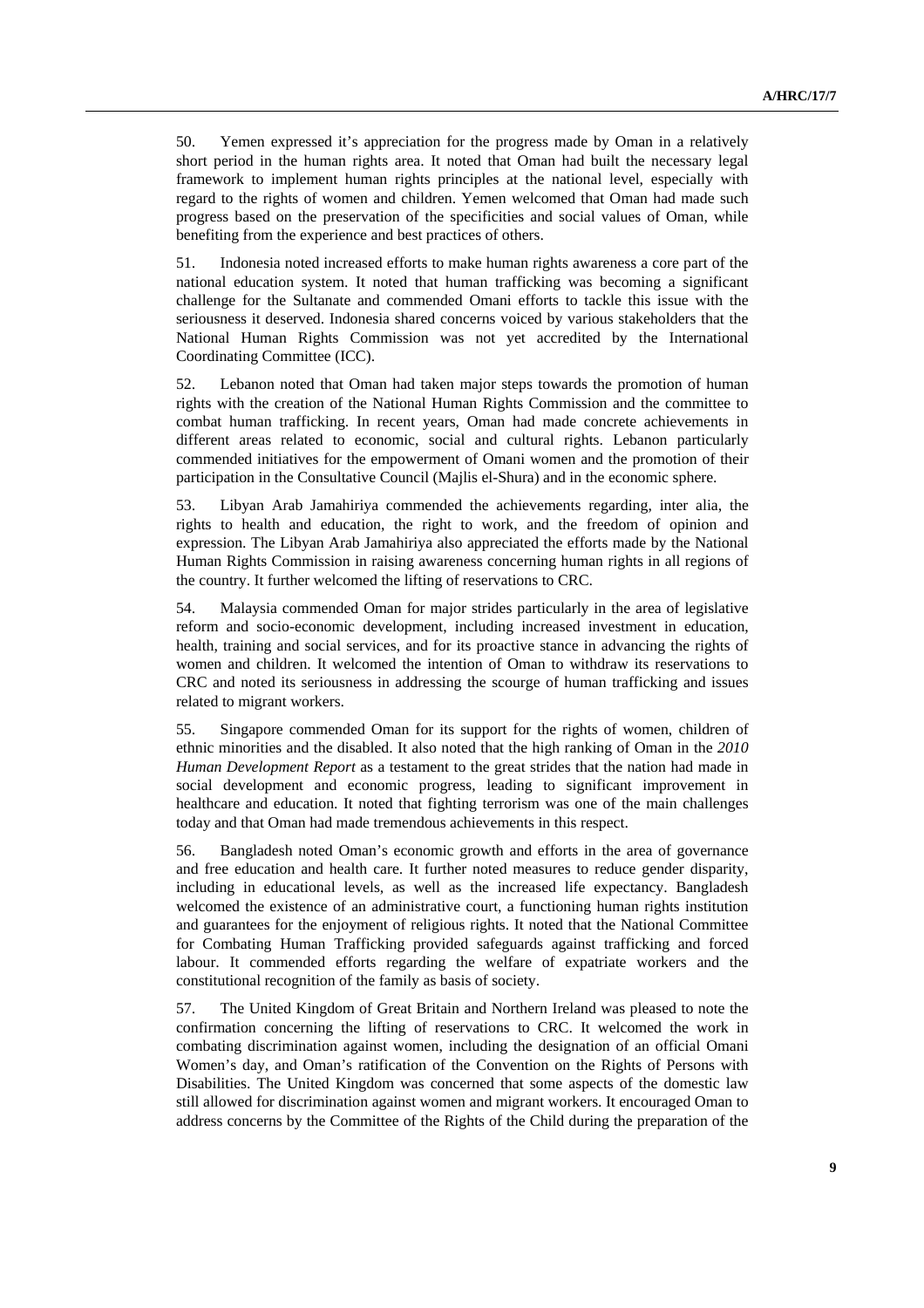new Draft Law of the Child. The United Kingdom strongly encouraged Oman to sign both CAT and its Optional Protocol.

58. Oman noted that freedom of expression and opinion were guaranteed for all. The press and other media were devoted to the development of the country as a whole. This is why Oman had been ranked nineteenth in the world according to the global report on information development for 2009–2010. The number of newspapers, magazines and periodicals had increased to over 80. The private sector had started creating private radio and television stations. There was also a continuing increase in the number of Internet sites that offer services in full freedom and transparency. Oman asserted that no person was imprisoned for expressing an opinion as long as certain principles and rules were respected. Oman continually worked on aligning its legislation with ratified instruments.

59. On the question regarding granting citizenship to children as a way to prevent statelessness, the law provided that Omani citizenship is granted to the child of an Omani women if the father is with unknown citizenship, but that the child takes the citizenship of the father, whether he is Omani or not, if the father is of a known citizenship.

60. Chad noted with satisfaction the importance Oman accorded to the review, which allowed States, at regular intervals, to analyse their progress made in the protection of human rights owing to the comments and recommendations of other States.

61. Brazil welcomed the improvements in life expectancy, mortality and literacy rates. It commended Oman for its substantial voluntary pledges, including with regard to accession to international instruments and the withdrawal of reservations. It noted that the situation faced by migrant workers was still of concern. The sponsorship system made them vulnerable to abuse and mistreatment, including trafficking. Domestic workers were particularly vulnerable. The situation of women still required improvements, particularly in the rules on marriage, divorce and child custody. Children born out of wedlock still faced serious vulnerabilities.

62. The Philippines acknowledged the legal infrastructure of Oman and its progress in the area of health development, including comprehensive primary health-care services. It welcomed efforts to increase women's involvement and participation in public life, and noted the inclusion of human rights concepts in primary school curricula. It commended the drop in infant mortality rates, the prohibition of child labour and the establishment of a national committee concerned with following-up the implementation of CRC. It welcomed measures adopted to safeguard the rights of domestic workers and to address human trafficking.

63. Pakistan was pleased to note that the *2010 Human Development Report* listed Oman among the countries that had made the greatest progress in recent decades in education, health and other sectors. It also noted progress in empowering women in the educational and economic spheres. Their participation in all fields needed to be encouraged. It also noted that the rapid pace of economic development had attracted a large number of foreign workers and that a number of legal and administrative measures had been taken to improve their living and working conditions.

64. Sudan noted achievements in the area of child rights and the judicial system, and rapid progress towards comprehensive development in all areas, including health, education and living standards. Within the framework of its development efforts, Oman had also addressed poverty and unemployment.

65. The Syrian Arab Republic appreciated the sincerity of Oman in promoting human rights, including the right to development, and reinforcing the national human rights framework. The Syrian Arab Republic also highlighted the values of peace, tolerance and justice in the collective culture of the Omani people, noting that Oman accorded the highest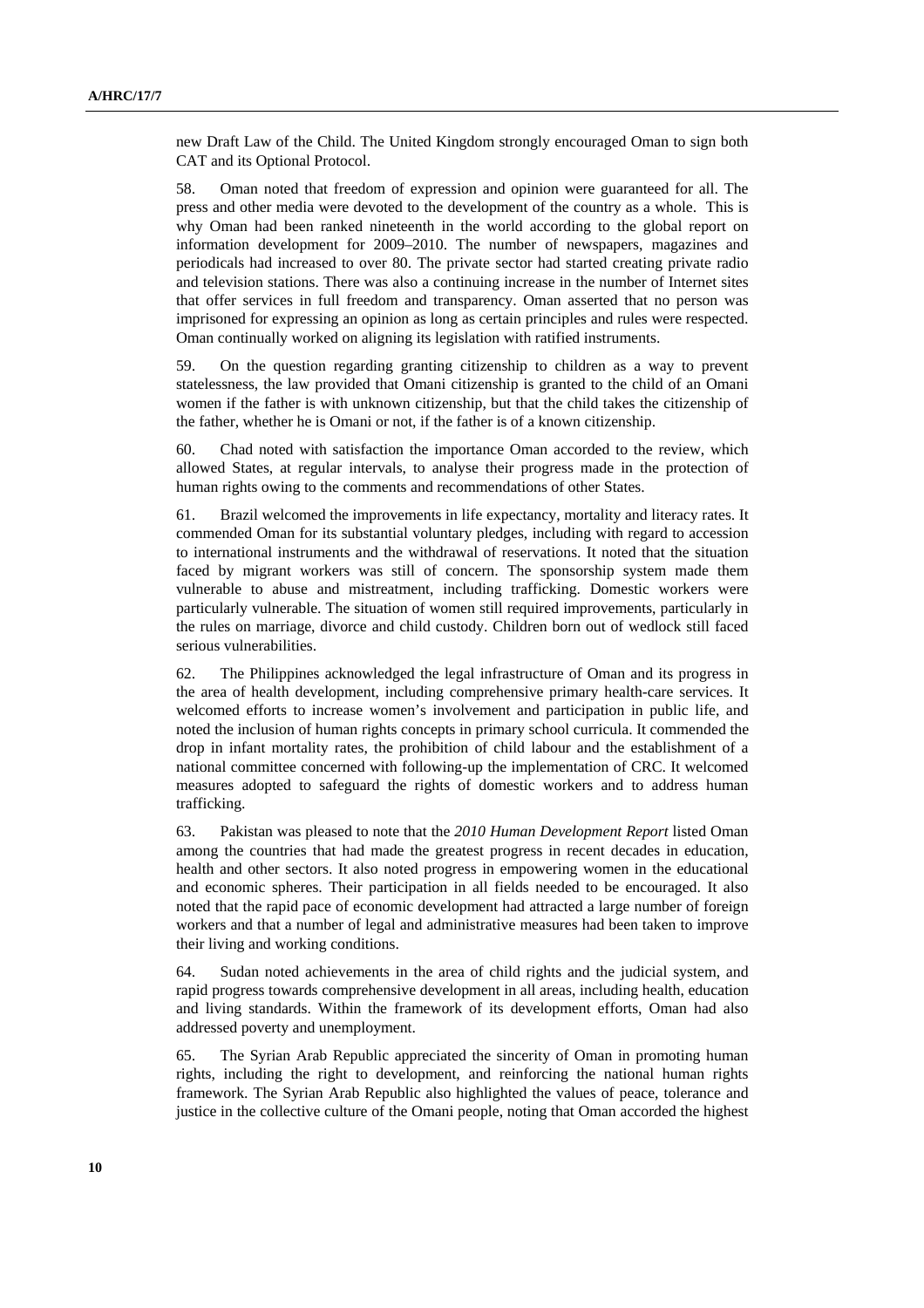priority and respect to human dignity. These values and principles provided a solid basis for the promotion and protection of human rights. The Syrian Arab Republic noted that Oman had acceded to a large number of human rights instruments and that it pursued constructive cooperation with different human rights mechanisms.

66. Sweden welcomed the ratification by Oman of CEDAW, but noted that women continued facing discrimination in law and practice, regarding their personal status and employment and their subordination to male guardians. It noted the existence of the death penalty. Concerning the freedom of expression, Sweden expressed concerns at arbitrary arrests and restrictions by law and practice. Noting that homosexuality was illegal and punished according to sharia law, it inquired how LGBT rights could be safeguarded.

67. Slovakia commended, inter alia, legislative measures strengthening the legal protection for children, the bill for the care and rehabilitation of persons with disabilities, and the Law on Combating Human Trafficking. Slovakia was concerned that the Press and Publication Law allowed the censoring of publications. It was particularly concerned about reports of harassment of journalists and writers for criticizing Government policies in recent years. It noted that women continued to face inequality in areas such as marriage, divorce, inheritance, child custody and employment.

68. Uzbekistan underlined the Omani constitutional human rights protection and the special attention it attached to the rights to health, education and work. Uzbekistan welcomed in particular the establishment of the National Human Rights Commission as an independent institution fostering cooperation with civil society. Noting efforts to combat human trafficking, it inquired about results of implementing the Law on Combating Human Trafficking and the work of the National Committee for Combating Human Trafficking.

69. Chile highlighted Omani efforts in human rights and urged the Government to continue to consolidate the legal framework for the effective promotion and protection of human rights. It congratulated Oman on its determination to reach the second millennium development goal concerning free education, and to reduce the illiteracy rate.

70. The United States of America commended the progress of Oman in the areas of education, public health and workers' rights, particularly the increase of schools and elementary school enrolment rates. Increased spending on health services and awareness campaigns had led to greater life expectancy and reduced infant mortality rates. It noted that migrant workers could join unions, and that women were protected from dismissal for reasons of sickness, pregnancy or childbirth. It remained concerned that Omani women married to non-nationals could not pass their citizenship to their children, and at the prevalence of human trafficking. It also noted inequalities with regard to the work conditions of non-Omani workers, especially the lack of a legal minimum wage and work hour limits.

71. Oman noted that, during a very short period of time, it had established legal structures for the protection of workers rights in conformity with international standards. Oman had adopted the new Labour Law in 2003, providing equal rights for all workers.

72. Oman commented on the protection of domestic workers, and noted that regulations to combat trafficking in persons required recruitment agencies to comply with all regulations of the countries of origin of workers, to maintain a registry with information on the workers brought to Oman and to conclude a model contract with the employer to protect the workers and their rights.

73. The Labour Law did not make a distinction between Omani and migrant workers. Oman respected the rights of workers, including those temporarily employed. Oman had committed itself voluntarily to review a number of labour-related laws, taking account of ILO Conventions Nos. 87 and 98, as a prelude to adopting the necessary measures. Oman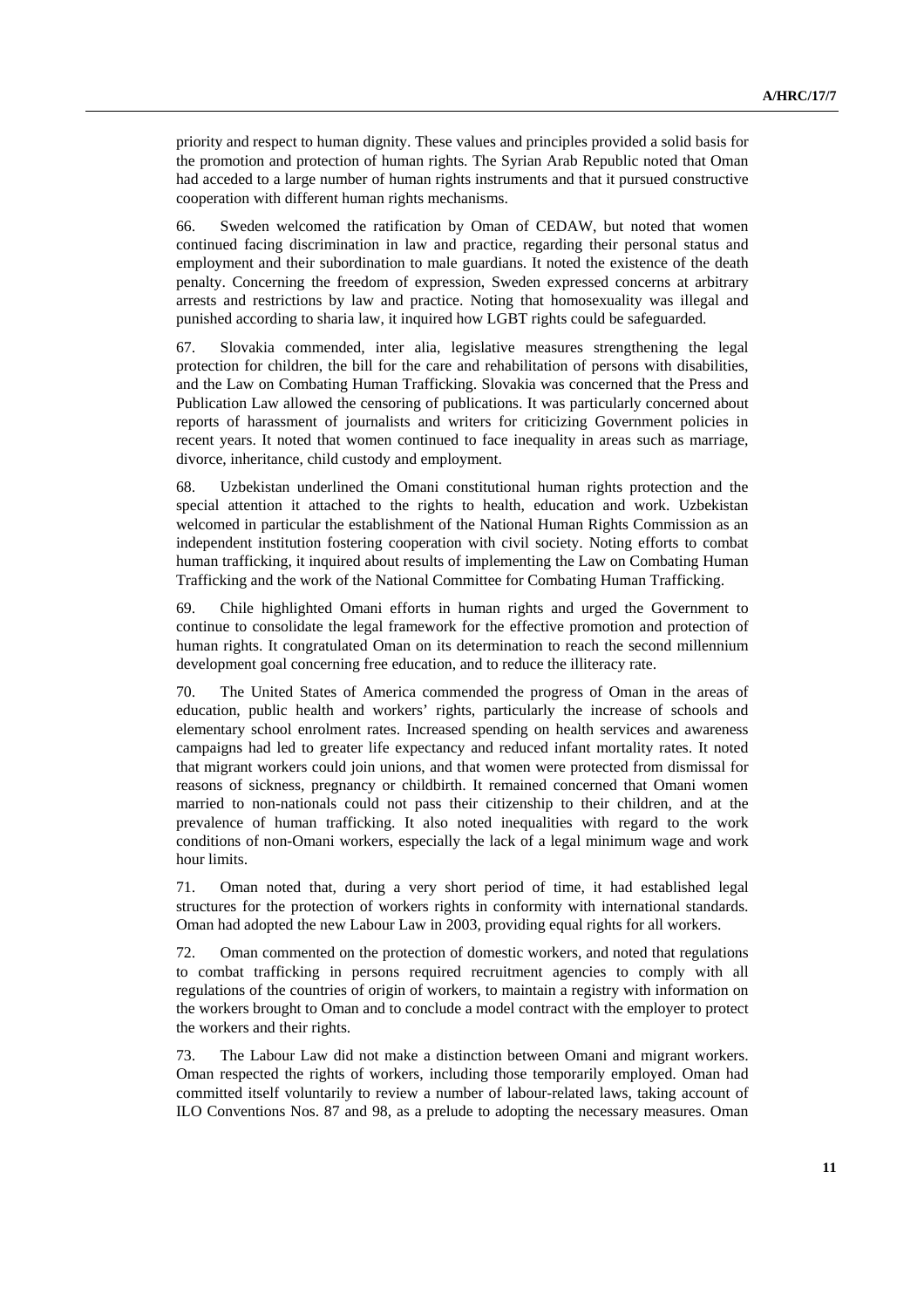had also established a hotline to receive complaints from workers whose rights were infringed, so that necessary action could be taken.

74. Oman further noted that it attached great importance to combating all crimes, including trafficking in persons as a contemporary form of slavery, committed by the exploiting persons belonging to vulnerable groups, particularly children, youths and girls. An amendment had been introduced to the Labour Law in order to bring it in conformity with the Law on Combating Human Trafficking.

75. Oman focused on raising general awareness about trafficking in persons, with a focus on victims. In that regard, the National Committee for Combating Human Trafficking in persons had produced about two million leaflets in seven different languages that were distributed to all target groups, in addition to posting on websites and dissemination through other media. Oman highlighted its efforts in monitoring trafficking activities and prosecuting perpetrators of trafficking in persons.

76. Oman had an integrated network of information based on international, regional and national cooperation and coordination, with an exchange of information with the International Criminal Police Organization (INTERPOL), and the United Nations Office on Drugs and Crime and other relevant agencies. The Omani strategy to combat trafficking in persons also focused on the rehabilitation and reintegration of victims. Oman was committed to combating trafficking in persons by reinforcing existing measures and working on raising awareness and encouraging victims to report any actions that could fall under the Law on Combating Human trafficking.

77. Cuba noted significant progress in education, health, fighting trafficking and rights of persons with disabilities. It highlighted universal access to quality education, progress in the health system, advances regarding the rights of women and children, and that Oman was prepared to strengthen participation of women in the workforce and economic fields. It welcomed efforts aimed at the enrolment of girls in specialized courses and professional training. Significant progress had been made with regard to migrant workers.

78. Norway acknowledged the efforts and results of Oman in improving the human rights situation. It noted that active participation of civil society was essential to a meaningful universal periodic review process, and that despite freedom of speech by law, freedom of expression remained curtailed in practice.

79. Italy appreciated the measures for advancing equality of women and expressed its confidence that de facto discrimination, especially in relation to marriage, divorce, inheritance and child custody, would be corrected in the future. Italy noted that no executions had been carried out in Oman since 2001. It noted that the amended 2009 Press and Publication Law further tightened existing restrictions and extended criminal liability to persons operating communication facilities.

80. Argentina noted the progress which Oman had made in reducing child mortality of children below the age of 5, which had been particularly highlighted by the World Health Organization.

81. Nigeria encouraged Oman to continue implementing programmes and policies initiated to fully guarantee the rights of its citizens. It observed that Oman was party to a number of core international human rights instruments, and encouraged it to consider signing or acceding to international human rights instruments such as the International Convention on the Protection of the Rights of All Migrant Workers and Members of Their Families (ICRMW).

82. Poland noted that freedom of expression remained limited in Oman. It expressed concerns over the Press and Publication Law which allowed the censoring of publications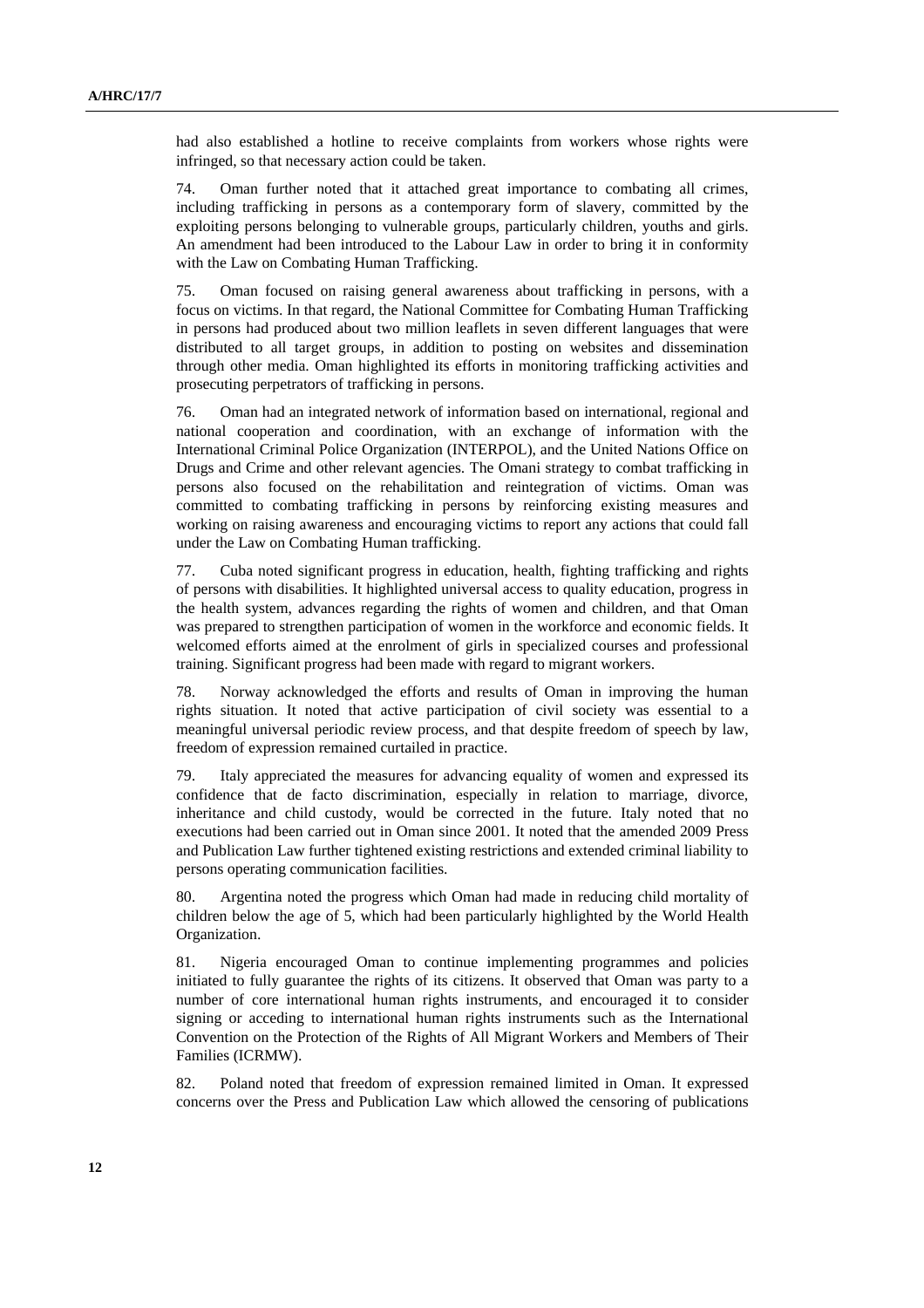perceived as politically, culturally or sexually offensive. It inquired about measures to stop harassment of journalists and writers for criticizing Government policies or public services.

83. Nepal highlighted the significant progress by Oman in different fields concerning economic, social and cultural rights, particularly in relation to women and children, and in the fields of health and education. It noted that Oman occupied a dignified rank in the global human development index. It highlighted efforts towards establishing the National Human Rights Commission and the National Committee for Combating Human Trafficking.

84. Germany commended Oman for the establishment of the National Human Rights Commission and sought its views regarding a future ICC accreditation. It noted that while the Labour Code affirmed the equality of all workers, this applied to citizens only. Germany enquired about Omani plans to grant civil rights to non-citizens, particularly expatriate workers.

85. Australia welcomed progress particularly in economic, social and cultural rights. It was nonetheless concerned that inequality between men and women was enshrined in Omani law. It appreciated the initiative to raise the minimum working age from 13 to 15 years old, as part of efforts to end child labour. Australia was concerned that access to education was restricted to girls. It was also concerned by new measures further restricting freedom of opinion and expression. Australia remained concerned that capital punishment was a part of Omani law.

86. China appreciated the establishment by Oman of a national legal infrastructure and the incorporation of human rights principles in its law and institutions. It noted the promulgation of the law on combating human trafficking and the establishment of a related national committee. China commended the Omani progress in education and public health as noted by UNDP and its active role in the global initiative on road safety. It hoped the international community would respect Oman for its traditions and customs as an Islamic country.

87. In closing remarks, Oman noted that it was considering the possibility of acceding to ICCPR and the International Covenant on Economic, Social and Cultural Rights (ICESCR). Oman would be regularly reviewing the conventions it had already acceded to in order to consider the removal of reservations made to them. Oman confirmed its decision to withdraw four of its reservations to CRC and to limit the scope of its fifth and final reservation. Oman was going to train more people at the national level and increase capacity building in order to prepare for the accession to additional international human rights treaties.

88. Oman indicated that it would ensure coordination in the follow-up to UPR among all human rights stakeholders, including the national human rights institution and civil society, to evaluate the outcome of the review and to develop national plans and relevant human rights legislations.

## **II. Conclusions and/or recommendations**

89. **The recommendations formulated during the interactive dialogue and listed below have been examined by Oman and enjoy the support of Oman:**

 89.1. **In the context of continuing its consideration concerning its accession to international treaties, accord priority to accession to the two fundamental international human rights conventions (Algeria);**

89.2. **Consider ratification of basic international instruments (Turkey);**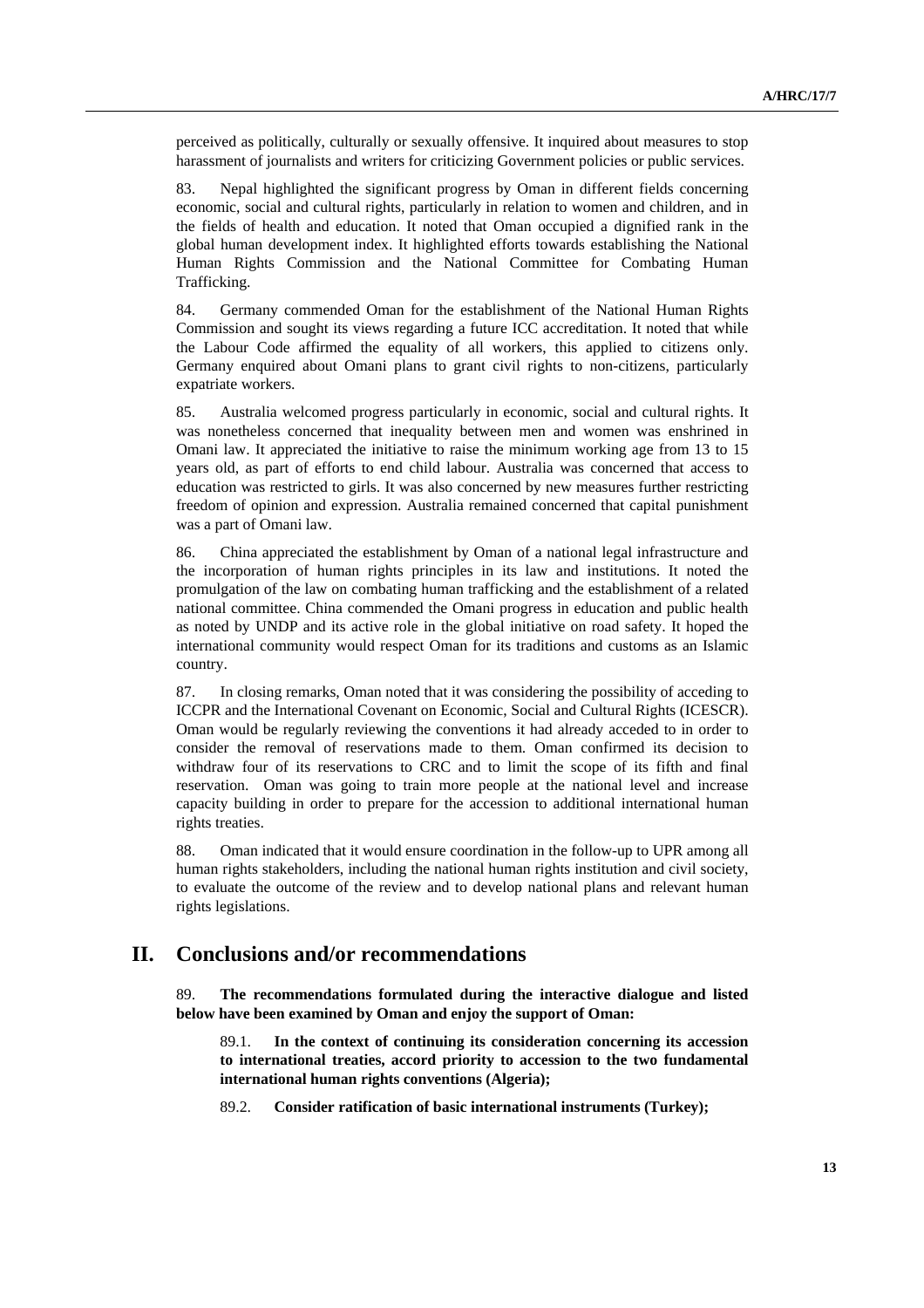89.3. **Consider the possibility of acceding to some of the international conventions to which the Sultanate of Oman is not yet a party, with due regard to its religious and cultural specificities and the needs of Omani society (Morocco);**

 89.4. **Continue to adopt a positive perspective towards accession to ICCPR (Egypt);**

 89.5. **Maintain its positive approach to studying the question of accession to ICESCR (Syrian Arab Republic);**

 89.6. **Continue with the process of harmonizing national laws, regulations and legislations with the provisions of the international human rights treaties to which it is a party and take appropriate measures in this regard (Qatar);**

 89.7. **Take further measures aimed at strengthening laws and regulations regarding human rights (Mauritania)**;

 89.8. **That domestic legislation be brought more closely into line with the stipulations of relevant human rights instruments and that the Government establish an effective coordination and oversight body to monitor antitrafficking efforts and collect accurate data for use in future strategies and initiatives (Indonesia);**

 89.9. **Continue promulgating legislation and promoting policies necessary to strengthen the protection of, and respect for, the rights of women and their role in society, while considering them an essential partner in the development process (Egypt);**

 89.10. **Continue its efforts to ensure bringing into force of the Omani Law of the Child in pursuit of its national strategy on children and in line with the obligations under CRC (Bangladesh);**

 89.11. **Further pursue efforts to pass a national law which would ensure a greater degree of protection for children (Sudan);**

 89.12. **Finalize and enact legislation to better protect children, including the draft Law of the Child (Australia);** 

 89.13. **Place importance on the review of the Law on Civil Associations to ensure a more effective working environment for them (Lebanon);**

 89.14. **Continue to work to strengthen national human rights mechanisms (Nepal);**

 89.15. **Continue efforts to enhance the capacities of institutions working with persons with disabilities, including educational and health institutions (Saudi Arabia);**

 89.16. **Consider creation of additional national mechanisms to promote and protect human rights of vulnerable groups especially women, children and people with disabilities (Islamic Republic of Iran);**

 89.17. **Sustain its constructive steps taken in the field of human rights (Turkey);**

 89.18. **Continues with its efforts to promote and protect human rights and freedoms (Sri Lanka);**

 89.19. **Continue its efforts in the protection and promotion of human rights (Chad);**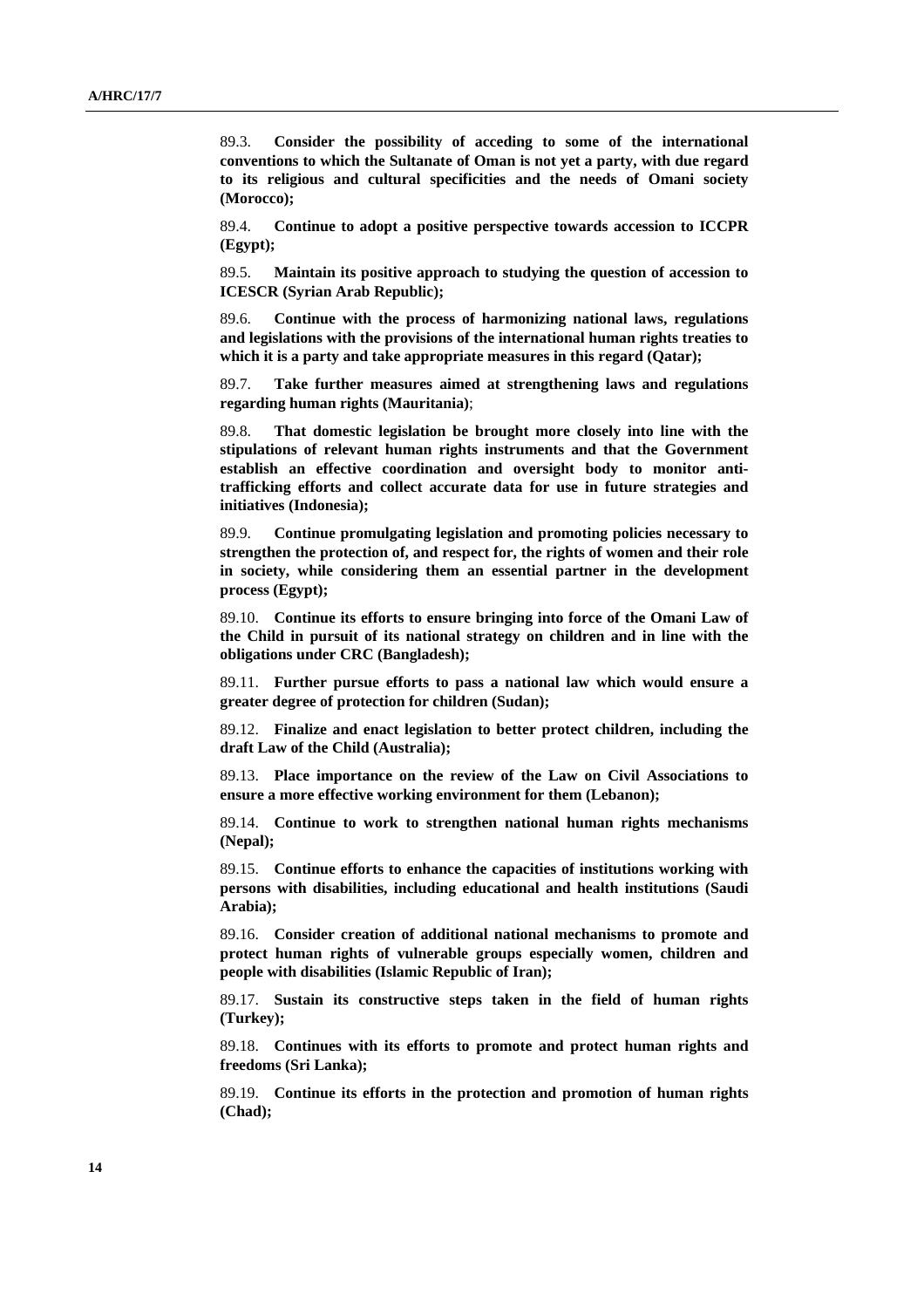89.20. **Further pursue cooperation with civil society organizations with a view to promoting and protecting human rights in different areas, including the areas of education, health, migrant workers and gender equality (Morocco);**

 89.21. **Increase efforts aimed at the realization of further progress in the process of strengthening economic, social and cultural rights, including in particular the rights of women and children and persons with disabilities (Egypt);**

 89.22. **Further continue its efforts to improve the rights of children, ensure that the Omani Law of the Child is enforced and consider developing a comprehensive national plan of action for children (Azerbaijan);**

 89.23. **Devise a practical national strategy to spread a human rights culture so as to guarantee the protection of these rights in the long term (Mauritania);**

 89.24. **Adopt a national action plan for child rights in the juvenile justice system (Sudan);**

 89.25. **Submit the overdue reports in connection with the implementation of the International Convention on the Elimination of Racial Discrimination (Morocco);**

 89.26. **Make further efforts to respond to communications and questionnaires submitted by the Special Procedures mandate holders (Jordan);**

 89.27. **That the National Human Rights Commission find a mechanism for cooperation with OHCHR, especially with regard to programmes and courses relating to human rights (Kuwait);**

 89.28. **That the Sultanate of Oman strengthen its cooperation with the Office of the High Commissioner for Human Rights with a view to holding more training sessions for awareness raising and education on human rights (Kuwait);** 

 89.29. **Continue its efforts to overcome discrimination based on gender, race, descent and nationality (Argentina);**

 89.30. **Continue putting forward effective measures in order to eliminate discrimination against women (Azerbaijan);**

 89.31. **Take additional measures to eliminate all forms of discrimination against women and promote the status of women and their participation in all State institutions (Bahrain);**

 89.32. **Strengthen existing efforts to increase the opportunities for the representation of women in the Omani Consultative Council (Majlis el-Shura) (Bahrain);**

 89.33. **Take further efforts to promote the participation of women in public life (Algeria);**

 89.34. **Promote the rights of women and enable them to participate more effectively in public life (Morocco);**

 89.35. **Consider further steps to engage women in politics in order to increase the number of women in decision-making positions (Norway);**

 89.36. **Increase opportunities for the representation of women in Government functions (Yemen);**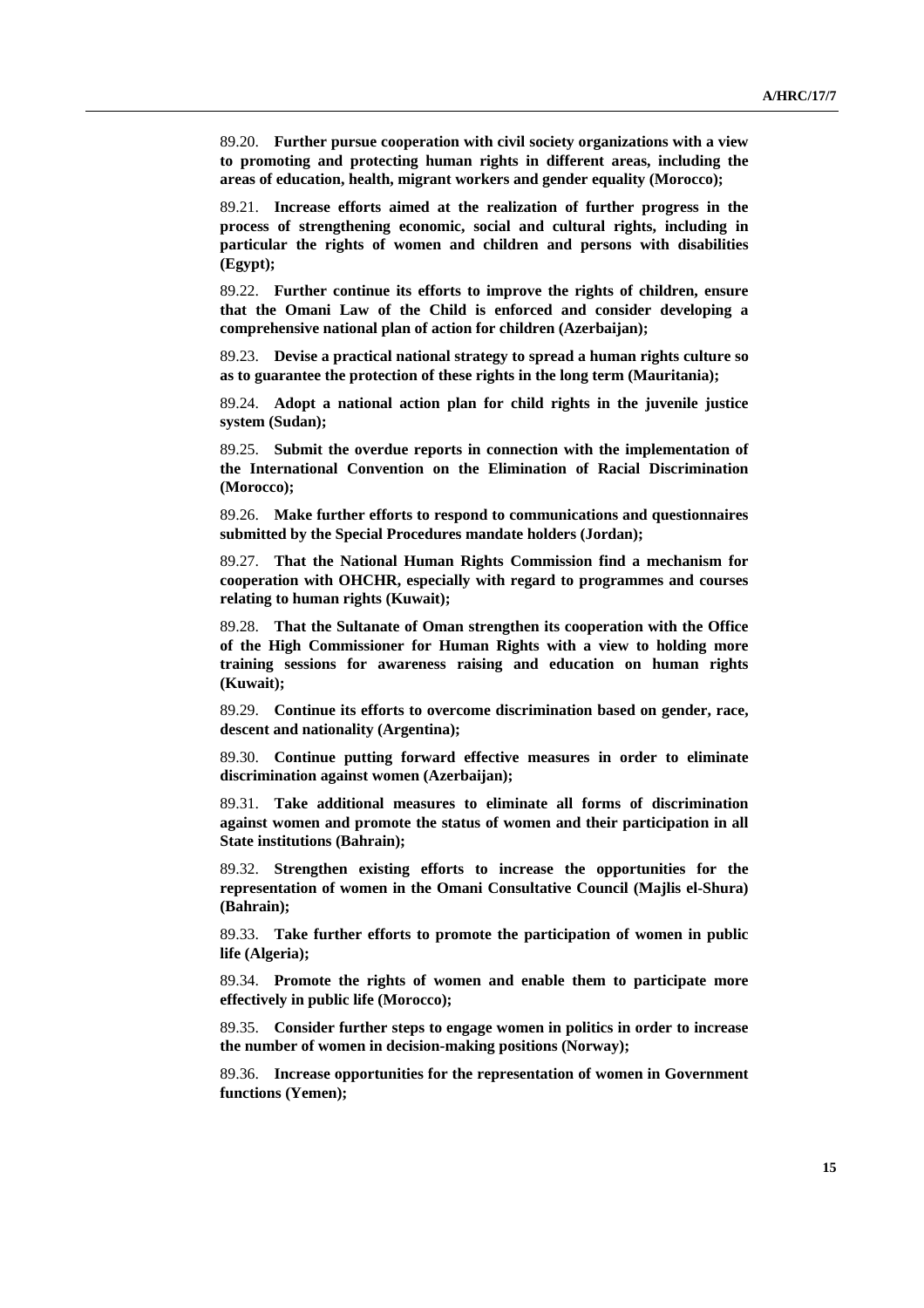89.37. **Continue its aspirations to bring women into the mainstream of its national aspirations (Bangladesh);**

 89.38. **Continue its efforts to develop capacities of women to fulfil their responsibilities as key partner in the development (Pakistan);**

 89.39. **Intensify efforts and measures to ensure the effective promotion of women rights protection, in line with the special customs and values of the Omani society (Mauritania);**

 89.40. **Conduct an awareness and information campaign aimed at confronting the customs and traditions that give rise to discriminatory practices and violence against women, particularly within the family (Canada);**

 89.41. **Further adopt policies and legislation to combat discrimination and violence against women, particularly domestic and sexual violence (Brazil);**

 89.42. **Ensure equal rights between women and men with regard to personal status, employment and education (Italy);**

 89.43. **Strengthen the National Committee on Persons with Disabilities, fully ensuring its operations through the development of its norms and provision of adequate financial resources; adopt a national strategy to eliminate de facto discrimination against persons with disabilities based on an appropriate statistics system (Spain);**

 89.44. **Take concrete steps to strengthen protection of women, ensuring that complaints of domestic violence are properly registered and investigated by the police, and that perpetrators are prosecuted and convicted (Norway);**

 89.45. **Launch an awareness-raising campaign regarding the elimination of violence against women (Jordan);**

 89.46. **Continue its efforts to end the practice of female genital mutilation in line with recommendations by the Committee on the Rights of the Child (Slovenia);**

 89.47. **Continue efforts to put an end to the practice of female genital mutilation (Italy);**

 89.48. **Share its experience in fighting human trafficking with other States and continue its efforts to fight this social ill in cooperation with the international community (United Arab Emirates);**

 89.49. **Continue its efforts to effectively combat human trafficking, also through raising public awareness (Azerbaijan);**

 89.50. **Strengthen its efforts to prevent and combat human trafficking offences through studying international best practices, developing domestic legislation in conformity with international standards, establishing institutions and agencies and strengthening cooperation with relevant international organizations and bodies (Islamic Republic of Iran);**

 89.51. **Increase law enforcement against trafficking for forced labour and take steps to systematically identify and protect victims of trafficking (United States of America);**

 89.52. **Continue its efforts to combat and eradicate trafficking in persons in accordance with international standards (Argentina);**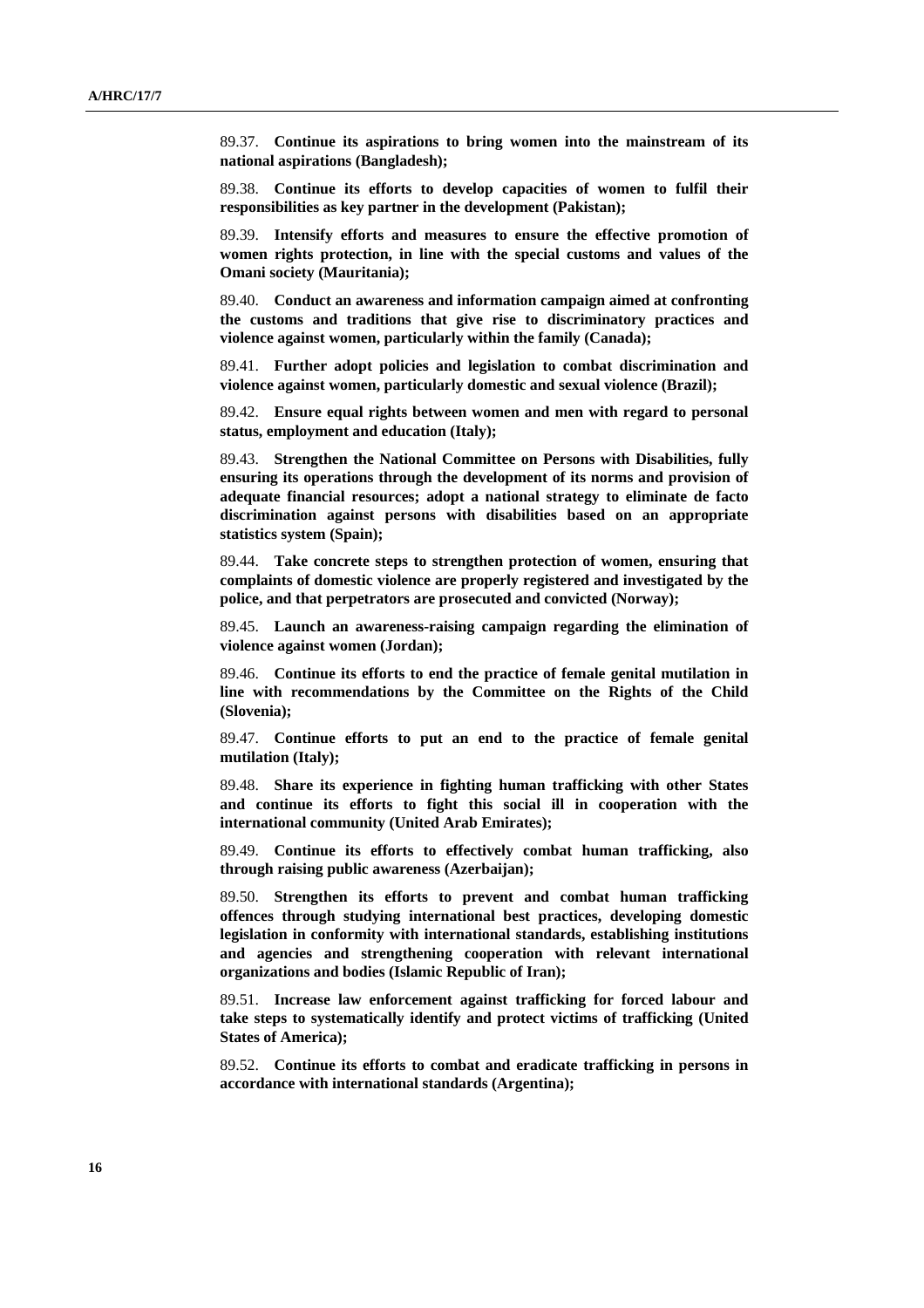89.53. **Take steps to set up a special section in courts and tribunals to look into issues of human trafficking (Singapore);**

 89.54. **Strengthen human rights training of public sector employees (Syrian Arab Republic);**

 89.55. **Continue its role in promoting dialogue between different religions and civilizations, based on the principle of peaceful coexistence and a culture of moderation and tolerance (Saudi Arabia);** 

89.56. **Enhance freedom of expression, association and assembly (Brazil)**;

89.57. **Adopt safeguards to ensure freedom of expression (Poland);** 

 89.58. **Take measures to guarantee and protect freedom of expression in conformity with international standards (France)**

 89.59. **Review its relevant legal framework to safeguard the legitimate exercise of freedom of expression (Slovakia);**

 89.60. **Continue cooperation programmes with ILO with a view to further developing the National Programme for Decent Work (Algeria);**

89.61. **Continue the work aimed at the prohibition of child labour (Jordan);** 

 89.62. **Continue to strengthen the participation of women in the workplace and in the economic sphere, as well as its care for workers from other countries (Cuba);**

 89.63. **Enhance cooperation and assistance mechanisms to provide the required services regarding migrant workers during their presence in the Sultanate (Morocco);**

 89.64. **Continue its efforts in addressing the welfare of expatriate labours (Bangladesh);**

 89.65. **Continue to engage constructively with partners and with the international community to safeguard the human rights of migrant workers, particularly to life, liberty, security of person and just and favourable conditions of work (Philippines);**

 89.66. **Continue improving living and working conditions of foreign workers (Pakistan);**

 89.67. **Continue pursuing efficient, appropriate policies to provide for a better protection of migrant workers, this most vulnerable workforce (Slovakia);**

 89.68. **Extend work standard regulations – especially those regarding health and safety – to all resident workers, regardless of citizenship (United States of America);** 

 89.69. **Continue efforts in protecting the dignity and interests of migrant workers, including through appropriate institutional and legislative measures (Nepal);**

 89.70. **Further pursue efforts aimed at promoting the protection of the rights of migrant workers and share its pioneering experience in international forums (Iraq);**

 89.71. **Exchange information with other countries with regard to best practice in protection of foreign workers (Germany);**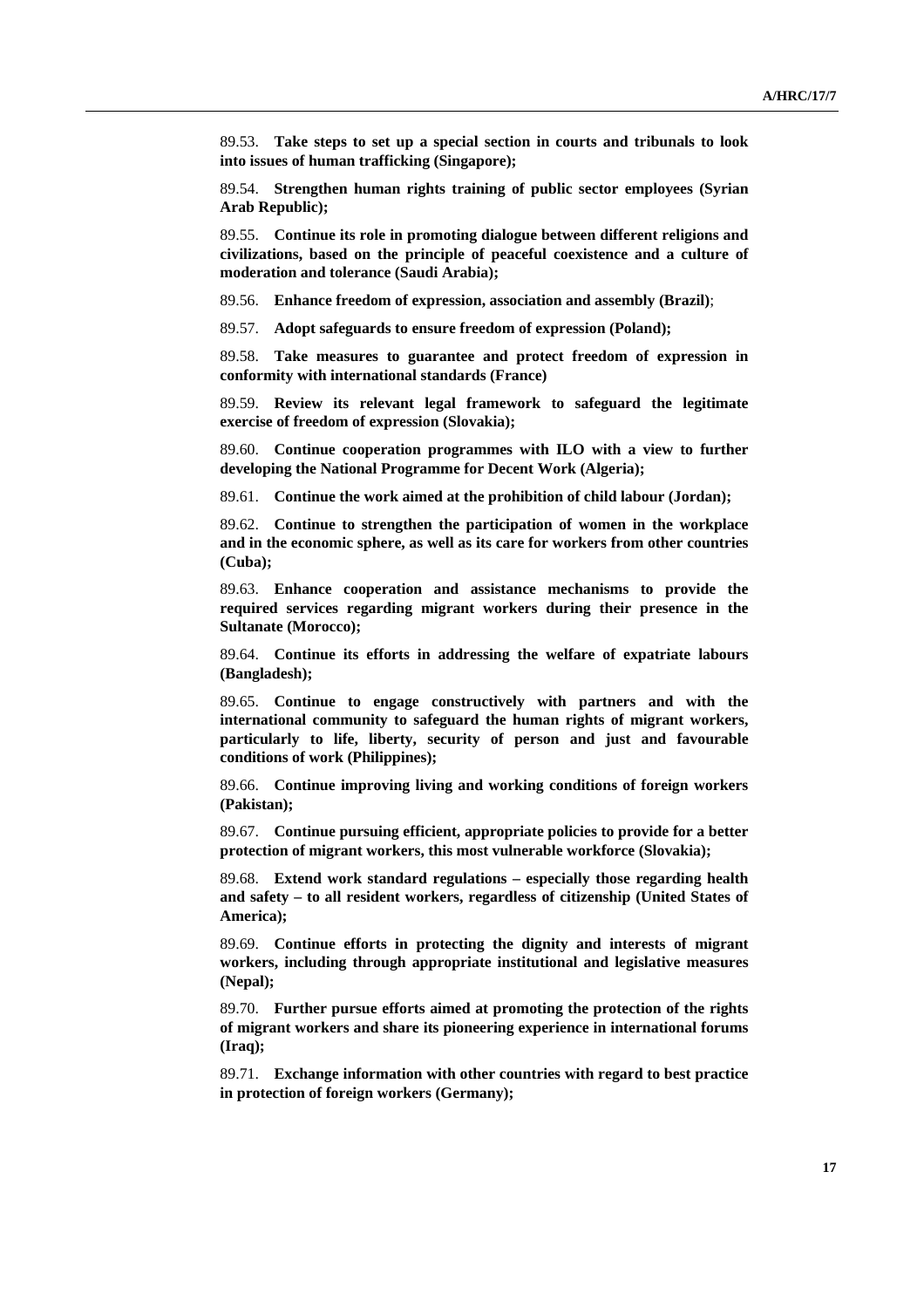89.72. **Continue to undertake measures that promote the rights of children, including the provision of equal access to services and protection for children of migrant workers (Philippines);**

 89.73. **Further pursue its efforts aimed at promoting economic growth and raising living standards in the Sultanate (Qatar);**

 89.74. **Further pursue its efforts and programmes to promote human development in rural areas (Qatar);**

 89.75. **Put in place plans aimed at strengthening human development programmes in the Sultanate of Oman (Qatar);**

 89.76. **Strengthen development efforts with a focus on the rural areas (Algeria);**

 89.77. **Accelerate development programmes, especially in the rural areas in all regions of the country (Iraq);**

 89.78. **Step up effort in ensuring that the development programmes and other measures taken to improve the quality of lives of the people fully benefit the vulnerable groups, including those living in the rural areas (Malaysia);**

 89.79. **Continue to strengthen programmes aimed at extending the framework of economic and social right to all citizens, and to improve living standards for those with limited income (Libyan Arab Jamahiriya);**

 89.80. **Continue its successful social policy in the field of health, providing the necessary resources to ensure maintaining the large institutional capacity currently exhibited by its comprehensive health system (Bolivarian Republic of Venezuela);**

 89.81. **Adopt measures highlighting the importance of its comprehensive development in all areas, including education, health and living standards, amongst others (Sudan);**

89.82. **Maintain its efforts in the fields of health and education (Cuba);**

 89.83. **Strengthen education and health systems, fight illiteracy and raise awareness on human rights issues (Saudi Arabia);**

 89.84. **Take further initiatives to address the phenomena of poverty and unemployment (Sudan);**

 89.85. **Continue efforts to ensure decent housing for all citizens (Libyan Arab Jamahiriya);**

 89.86. **Continue efforts to ensure the enrolment of all segments of society in education (Yemen);**

89.87. **Remove all restrictions on girls' access to education (Australia);**

 89.88. **Continue in its efforts to integrate human rights within school curricula (Singapore);**

 89.89. **Continue its efforts to integrate human rights education in the remaining grades in schools (Democratic People's Republic of Korea);**

 89.90. **Increase efforts to integrate a human rights culture into school curricula at all stages of education (Bahrain);**

 89.91. **Improve continuously the implementation of its programmes for human rights education (Philippines);**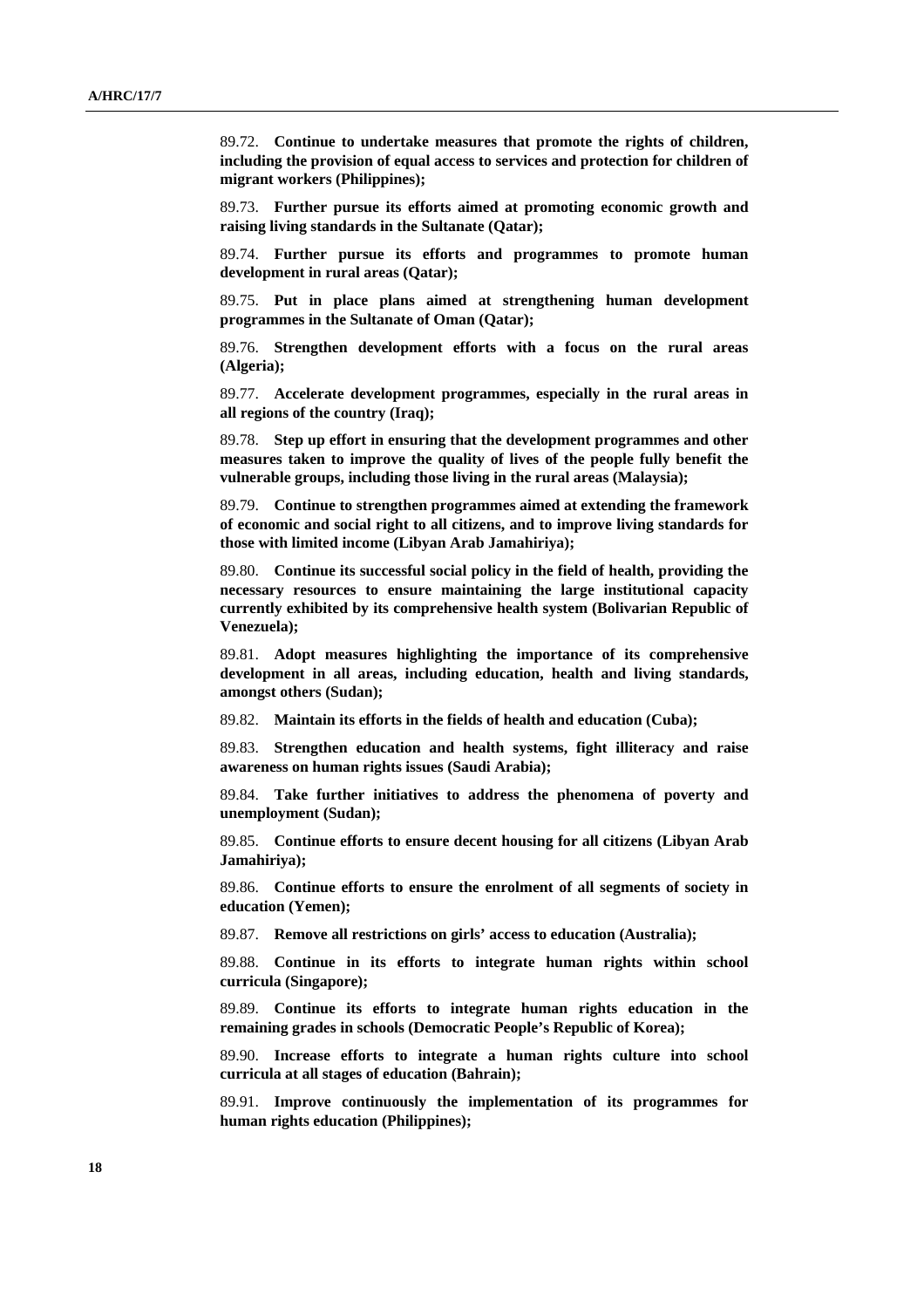89.92. **That the Sultanate of Oman further pursue the practical measures which it has taken to spread a human rights culture in educational institutions, and use the media for this purpose (Kuwait);** 

 89.93. **Intensify programmes and activities and provide training and education on human rights issues to military and police officers (Saudi Arabia);**

 89.94. **Share best practices in promoting the education of children with disabilities (Qatar);**

 89.95. **Share with other States its expertise and achievements in the management of institutions providing special needs education (Saudi Arabia);**

 89.96. **Continue efforts to provide educational facilities to persons with special needs (Lebanon);**

 89.97. **Continue efforts to fight terrorism and adopt further programmes and activities to protect society from the phenomenon of terrorism, and fight extremism, which has come to pose a threat to many countries and an obstacle to their development (Iraq);**

 89.98. **Organize training sessions and workshops on human rights for the competent authorities to combat terrorism while respecting the rule of law (Singapore);**

 89.99. **Fulfil the voluntary pledge to establish a follow-up committee to study all recommendations submitted during the current universal periodic review process (Syrian Arab Republic);**

 89.100. **Establish an effective and inclusive process to follow up on UPR recommendations (Norway);**

 89.101. **Seek close cooperation with the national human rights institution and local NGOs in the implementation of recommendations addressed to Oman in the course of this UPR and which will enjoy the support of the Government (Germany);**

 89.102. **Continue the open and constructive dialogue with members of civil society, in particular during the follow-up to the UPR recommendations (Egypt);**

 89.103. **Strengthen cooperation with the international community and organizations including the United Nations Children's Fund (UNICEF), OHCHR and ILO with a view to building capacity and getting technical advice and assistance on matters related to addressing trafficking in persons (Malaysia);**

90. **The following recommendations will be examined by Oman which will provide its responses in due time, but no later than the seventeenth session of the Human Rights Council in June 2011. These responses will be included in the outcome report adopted by the Human Rights Council at its seventeenth session in June 2011.**

- 90.1. **Sign and ratify ICCPR (United Kingdom);**
- 90.2. **Continue to consider acceding to ICESCR (China);**

 90.3. **Continue to consider entering into ICESCR and ICCPR (Democratic People's Republic of Korea);**

- 90.4. **Consider acceding to ICCPR and ICESCR (Jordan);**
- 90.5. **Accede to ICESCR and ICCPR (Chad);**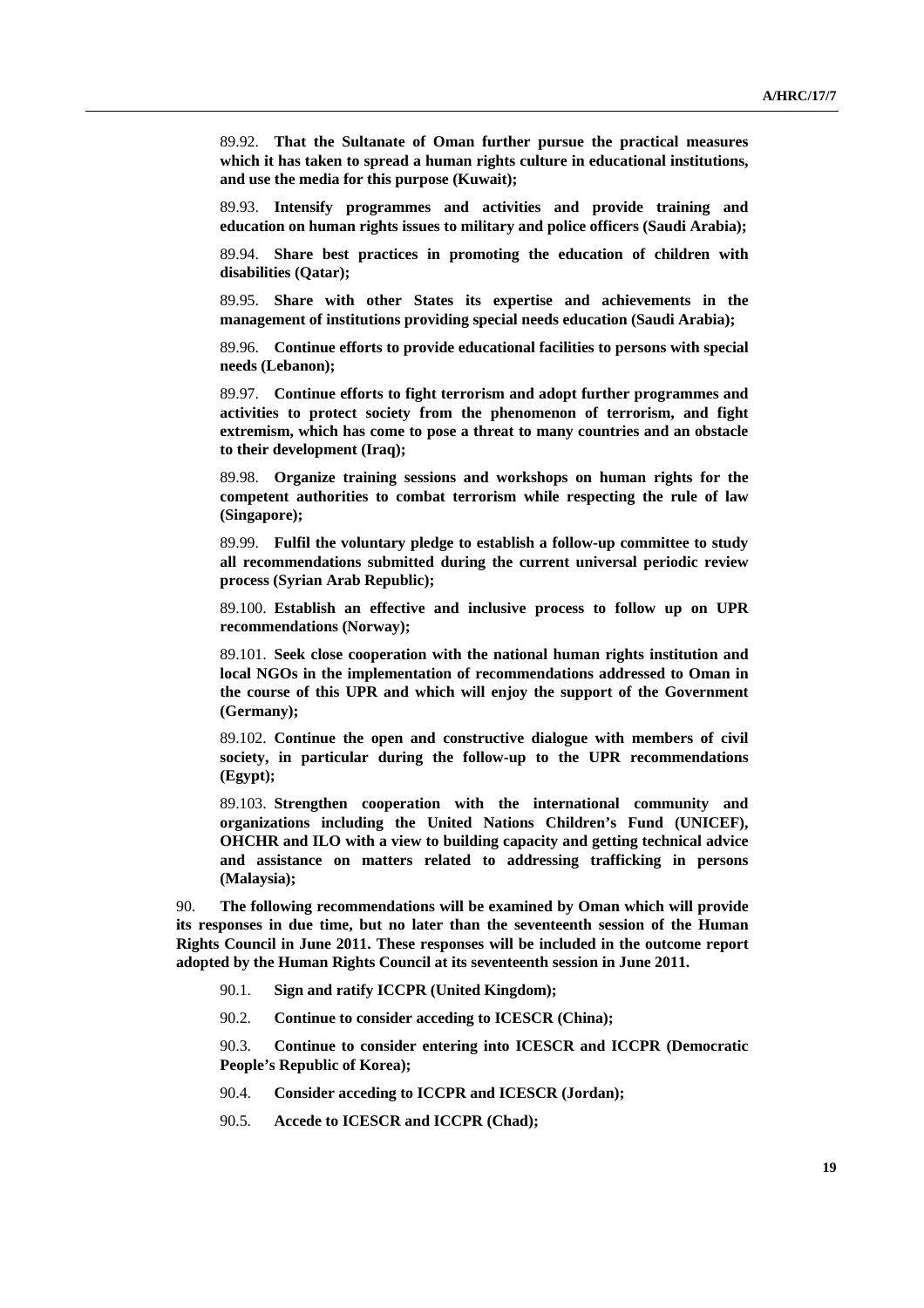90.6. **Continue to assess the possibility of acceding to ICESCR and ICCPR (Chile);**

 90.7. **Sign, ratify and implement in national law ICESCR, ICCPR and their Optional Protocols (Italy);**

 90.8. **Accede to ICCPR and ICESCR as well as the International Convention for the Protection of All Persons from Enforced Disappearance (CED) (France);**

 90.9. **Accede to ICCPR, ICESCR and ILO Conventions Nos. 87 and 98 (Slovenia);**

90.10. **Become a party to ILO conventions (Chad)**;

 90.11. **Accede to CAT, the Optional Protocol thereto and the Optional Protocol to CRPD (Slovenia);**

 90.12. **Sign and ratify ICCPR, ICESCR, CAT and their Optional Protocols as well as the Optional Protocols to CEDAW, CPRD and CED (Spain);**

 90.13. **Ratify ICCPR and its two Optional Protocols, ICESCR and its Optional Protocols, CAT, the Optional Protocol to CEDAW, the Rome Statute of the International Criminal Court, the Convention relating to the Status of Refugees and its Protocol, the Convention relating to the Status of Stateless Persons, and the Convention on the Reduction of Statelessness (Slovakia);**

 90.14. **Examine the possibility of becoming party to the following international instruments: ICESCR, ICCPR, CAT, CED, ICRMW (Argentina);** 

90.15. **Continue to take concrete steps to improve the rights of women and children, including through ratification of the Optional Protocol to CEDAW and addressing the concerns of the Committee on the Rights of the Child (United Kingdom);**

 90.16. **Consider accession to the remaining core international human rights instruments and withdrawing existing reservations to CEDAW and CRC (Brazil);** 

 90.17. **Withdraw the general reservation to CEDAW and those foreseen in relation to articles 9, 15 and 16 (Italy);**

 90.18. **Consider putting in place all necessary machineries to resolving and withdrawing from all outstanding reservations on human rights treaties for the full enjoyment of human rights by its people (Nigeria);**

 90.19. **Review and amend national legislation to ensure compliance with the rights to freedom of opinion and expression enshrined in the Universal Declaration of Human Rights (Canada);**

 90.20. **Strengthen the national human rights institution, and adapt it fully to the Paris Principles, with a broad and clear mandate, and adequate funding (Spain);**

 90.21. **Support the National Human Rights Commission, in order to bring it in line with the Paris Principles (Indonesia);**

 90.22. **Consider establishing an independent national human rights institution accredited by ICC and in conformity with the Paris Principles (Malaysia);**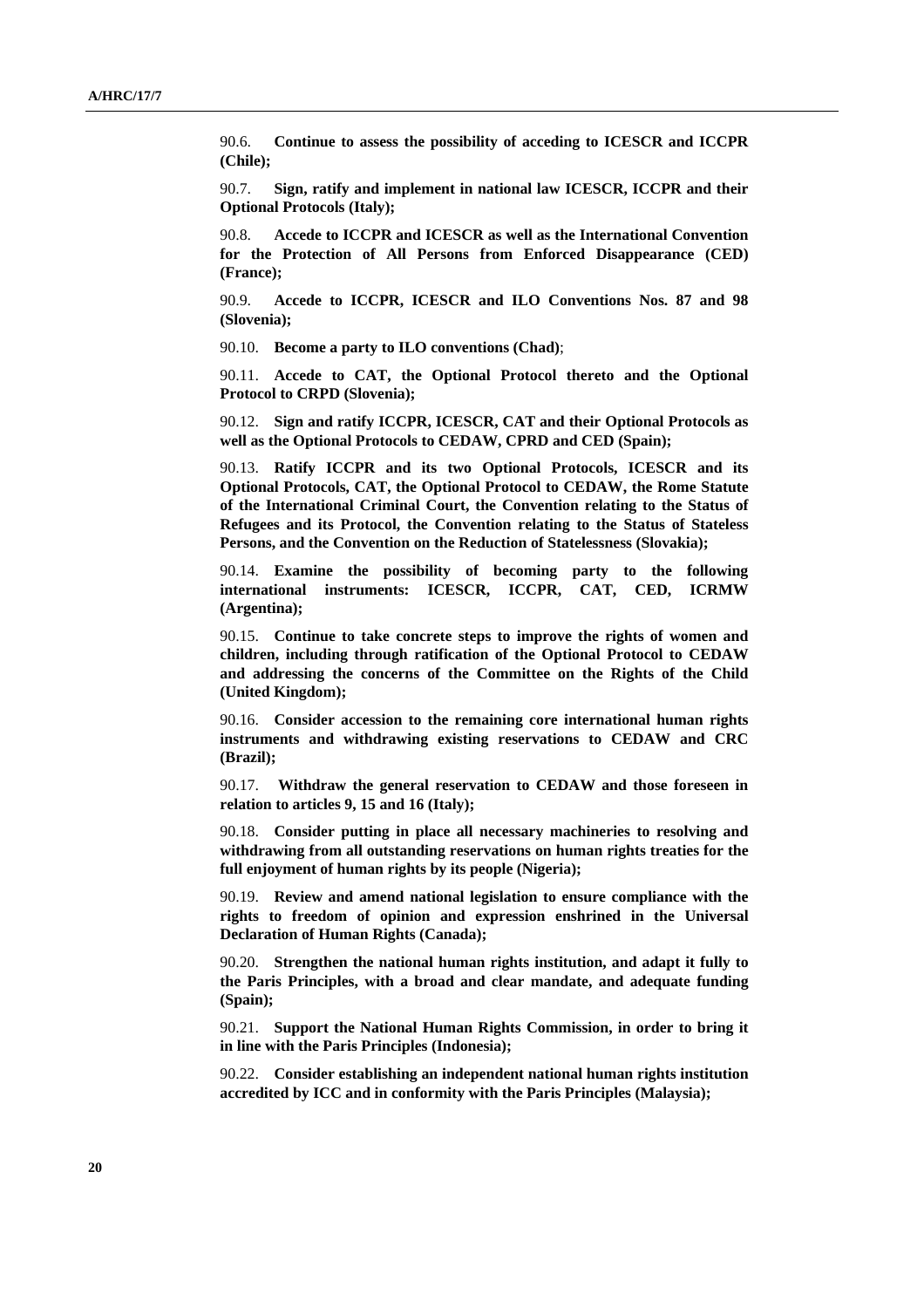90.23. **Continue efforts to bring the National Human Rights Commission in line with the Paris Principles (Chile);**

 90.24. **Establish a national human rights institution in line with Paris Principles (Nigeria);** 

 90.25. **That the national human rights institution cooperate with other institutions from the region and seek accreditation according to the Paris Principles by ICC (Germany);**

 90.26. **Disseminate better and ensure full observation of the Declaration on Human Rights Defenders (Norway);**

 90.27. **Extend an open and standing invitation to all special procedures (Spain);**

 90.28. **Extend a standing invitation to the United Nations human rights special procedures (United Kingdom);**

 90.29. **Consider issuing a standing invitation to all special procedures mandate holders (Brazil);**

 90.30. **Take effective measures to eradicate discrimination against women and expediently ensure the equal treatment of women in law and practice, in accordance with its international obligations under CEDAW (Sweden);**

 90.31. **Conduct a review of the Personal Status Law and the Labour Law with a view to repealing articles that discriminate against women (Canada);**

 90.32. **Consider reviewing its Personal Status Law, Labour Law as well as any other related laws with a view to eliminate discrimination against women (Slovakia);**

 90.33. **Take measures towards the full equality for Omani women including by reviewing the Personal Status Law and Labour Law (Australia);**

 90.34. **Amend its Nationality Law to enable women the legal right to transmit Omani citizenship to their children (United States of America);**

 90.35. **Intensify gender efforts, amending relevant legal provisions which establish subordination to male guardianship and adopt a comprehensive gender policy and awareness campaigns aimed at all areas of society and public administration (Spain);**

 90.36. **Put in place appropriate mechanisms to ensure effective protection of women exposed to domestic violence, sexual harassment, spousal rape, forced marriage, crimes in the name of honour and other forms of violence (Canada);**

 90.37. **Continue its efforts to prevent acts of domestic violence, of which women and children are the principal victims, ensuring that these acts are penalized and that their perpetrators be prosecuted systematically (France);**

 90.38. **Strengthen the efforts to prevent domestic violence, protect its victims and punish the perpetrators, including by removing articles 109 and 252 of the Penal Code (Slovenia);**

 90.39. **Enact specific legislation that criminalizes domestic violence, and provide more information in all major languages to citizens and residents of Oman regarding domestic violence and means to combat it (United States of America);**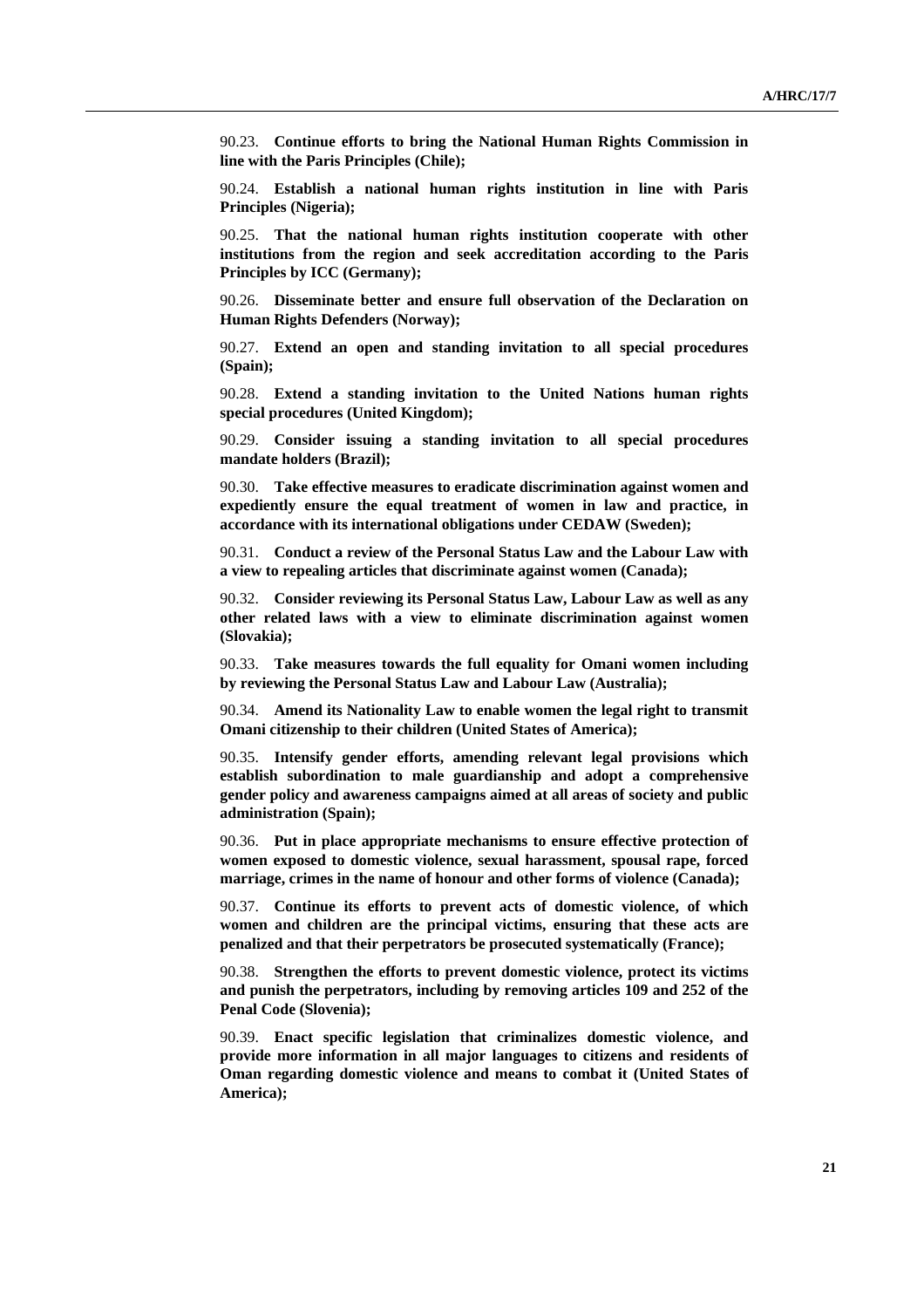90.40. **Take the necessary steps to fully implement provisions of its Basic Law, which guarantees the independence of the judicial system, including by ensuring a complete separation between the executive and the public ministry (Canada);**

 90.41. **Increase the minimum age of criminal responsibility contained in the Law of the Child in accordance with international human rights norms to ensure the protection of the rights of all children (Canada);**

 90.42. **Implement and further strengthen the right to organize freely, bargain collectively and strike (Norway);**

 90.43. **Revise the procedures governing registration of civil society organizations to ensure transparent, non-discriminatory, expeditious and inexpensive procedures that allow for appeal and are in conformity with international human rights standards (Norway);**

 90.44. **Take all necessary steps to implement the laws protecting freedom of expression and press, and effectively prevent authorities from violating these rights (Sweden);**

 90.45. **Take further steps to decriminalize acts of opinion and expression, including repealing articles in the penal code which allow for the imprisonment of journalists for their writing (Norway);**

 90.46. **Amend the press provisions of the Penal Code to state explicitly that journalists should not be imprisoned or otherwise criminally punished solely for exercising their right to free expression (Norway);**

 90.47. **Revise the Press and Publication Law with a view to removing criminal liability for activities that constitute the legitimate exercise of freedom of expression and to adopt safeguards for guaranteeing the exercise of this right (Italy);**

 90.48. **Revise the Press and Publication Law with the view to removing criminal liability for activities that constitute the legitimate exercise of freedom of expression (Poland);**

 90.49. **Review legislative measures restricting freedom of opinion and expression, including the Communications Law (Australia);**

 90.50. **Ensure the enjoyment of the right to work and to just and favourable conditions of work to all migrant workers, especially domestic workers (Brazil);**

 90.51. **Revoke the current sponsorship system,** *kafala***, and replace it with regulations in accordance with international standards (Norway).**

91. **The following recommendations did not enjoy the support of Oman:**

 91.1. **Take all necessary measures to abolish the death penalty, including by acceding to the Second Optional Protocol to ICCPR (Australia);**

 91.2. **Deepen its efforts to eliminate discrimination against women and respect the rights of the child by reforming the Nationality Law to enable Omani mothers to transmit their nationality to their children, regardless of the nationality of their father (France);**

 91.3. **Recognize the full and equal enjoyment of human rights by all and immediately abolish the law that criminalizes homosexuality (Sweden);**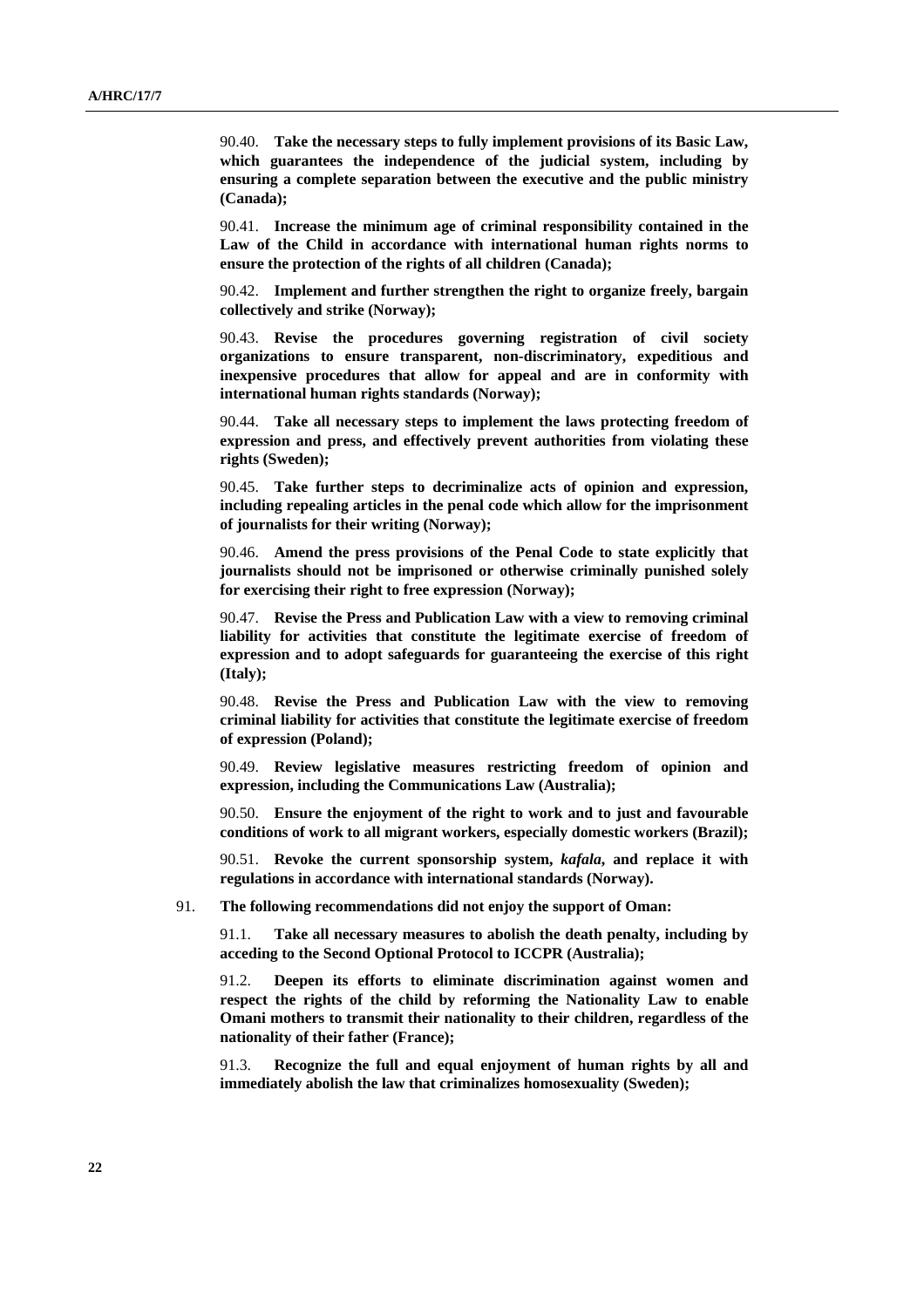91.4. **Take effective measures to combat discrimination on any grounds, including sexual orientation and identity (Sweden);**

91.5. **Establish a moratorium on the use of death penalty (United Kingdom);**

 91.6. **Introduce a de facto and de jure moratorium on the death penalty, with a view to adopting a law abolishing the death penalty (Sweden);** 

 91.7. **Establish a moratorium in order to abolish the capital punishment, and change those sentences to imprisonment and ratify the Second Optional Protocol to ICCPR (Spain);**

 91.8. **The adoption of a moratorium on the death penalty with a view to abolishing capital punishment in national legislation (Italy);**

 91.9. **Consider establishing an official moratorium on the use of death penalty with a view to abolishing it (Slovenia);**

 91.10. **Commute without delay all death sentences to terms of imprisonment and ratify the Second Optional Protocol to ICCPR (Sweden);**

 91.11. **Guarantee the exercise of freedom of association and promote and facilitate the activities of all NGOs (France);**

 91.12. **Amend the Law of Association to allow the associations to join international coalitions without the approval of the Ministry of Social Development (Poland).**

92. **All conclusions and/or recommendations contained in the present report reflect the position of the submitting State(s) and/or the State under review. They should not be construed as endorsed by the Working Group as a whole.**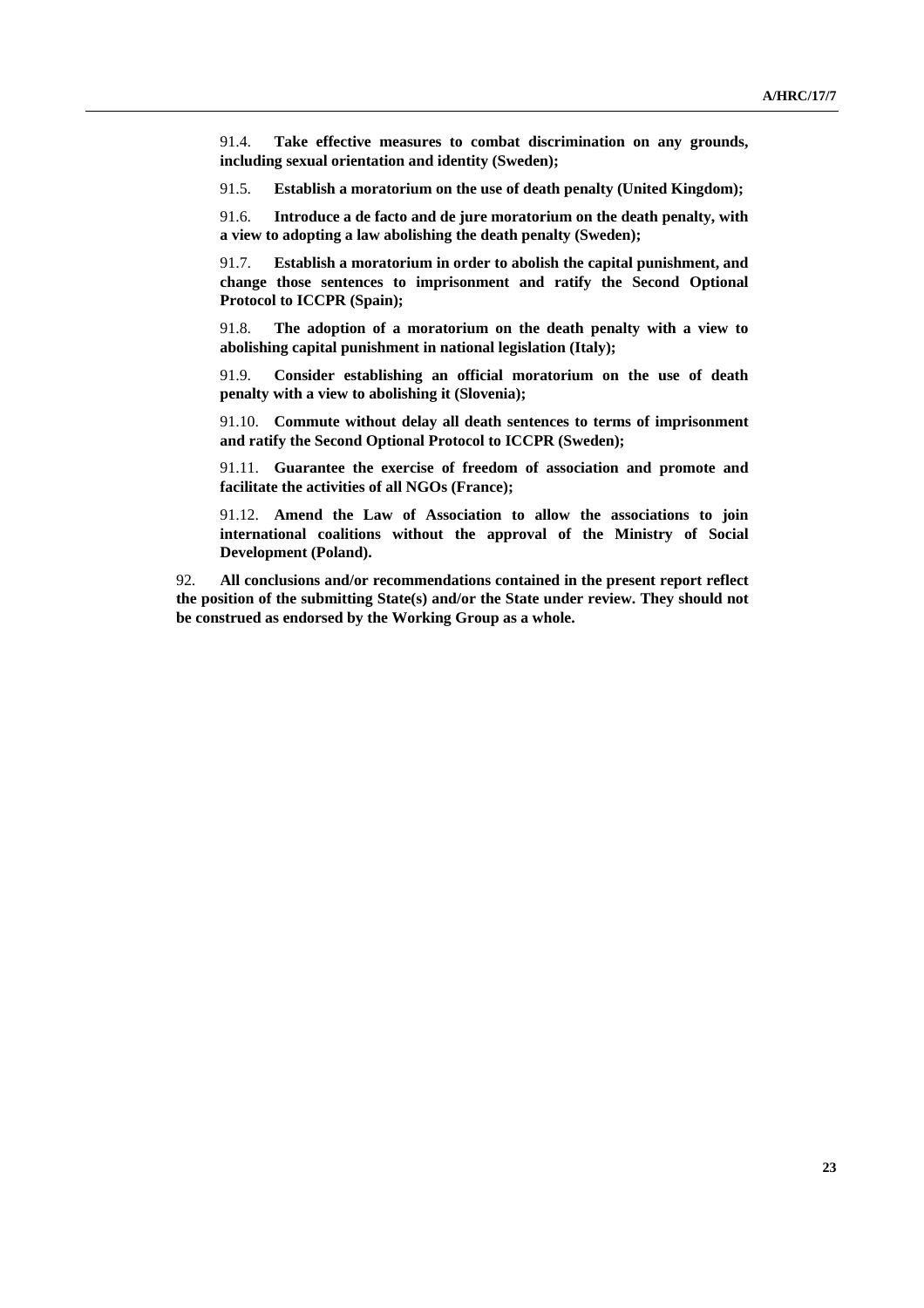# **Annex**

### **Composition of the delegation**

 The delegation of Oman was headed by HE Mr. Yousuf bin Alawi bin Abdullah, Minister Responsible for Foreign Affairs, Ministry of Foreign Affairs, and composed of the following members:

- HE Mr. Yahya bin Salim AL WAHAIBI , Ambassador, Permanent Representative, Permanent Mission of the Sultanate of Oman in Geneva
- HE ambassador Naser bin Saif AL HOSNI, Deputy President of the Legal Department for International Conventions
- Mr. Abdulghafar AL BALUSHI, Counselor, Deputy President of the Department of Secretary General Office
- Mr. Yousuf bin Abdullah AL AFIFI, Counselor, Director of Human Rights OfficeDepartment of International Affairs
- Mr. Khaled bin Yaaqoub AL HARITHI, Counselor, Deputy President of the Political Affairs Offic, Department of Minister's Office
- Mr. Mohammed AL RAWAHI, Deputy Permanent Representative, Permanent Mission of the Sultanate of Oman in Geneva
- Mr. Najib bin Yahya AL BALUSHI, First Secretary, Director of the Coordination and Follow-up, The Minister's Office
- Mr. Abdullah bin Khalfan AL HARRASI, First Secretary, Permanent Mission of the Sultanate of Oman in Geneva
- Mr. Ahmed bin Bakhit AL SHAHRI, First Secretary, Permanent Mission of the Sultanate of Oman in Geneva
- Mrs. Amira bint Huwishel AL YAAQOUBI, Third Secretary, Permanent Mission of the Sultanate of Oman in Geneva
- HE Sheikh Zaher bin Abdullah AL ABRI , Undersecretary of the Ministry of Justice
- Mr. Hamoud bin Taleb AL BALUSHI, Judge in the Supreme Court, President of General Administration of Judicial Inspection
- Mr. Badr bin Ahmed AL YAHYAEI, Director of the Undersecretary Office
- Mr. Faysal bin Omar bin Said AL MARHOUN
- HE Sayid Hamad bin Hilal AL BUSAIDI, Undersecretary of Ministry of Manpower
- Dr. Ali bin Hasan AL ABDAWANI, Advisor to the Minister Manpower Planning
- HE Sayid Mohammed bin Sultan AL BUSAIDI, Undersecretary of the Ministry of the Interior
- Dr. Sheikh Shihab bin Ahmed bin Ali AL JABIRI, Advisor to Minister of the Interior for Legal Affairs, Supervisor of the Legal Department
- Mr. Ahmed bin Khalfan bin Salem AL GHAFILI, Senior Legal Research
- HE Dr. Muna bint Salem AL JURDANIAH, Undersecretary of the Ministry of Education and Curriculum